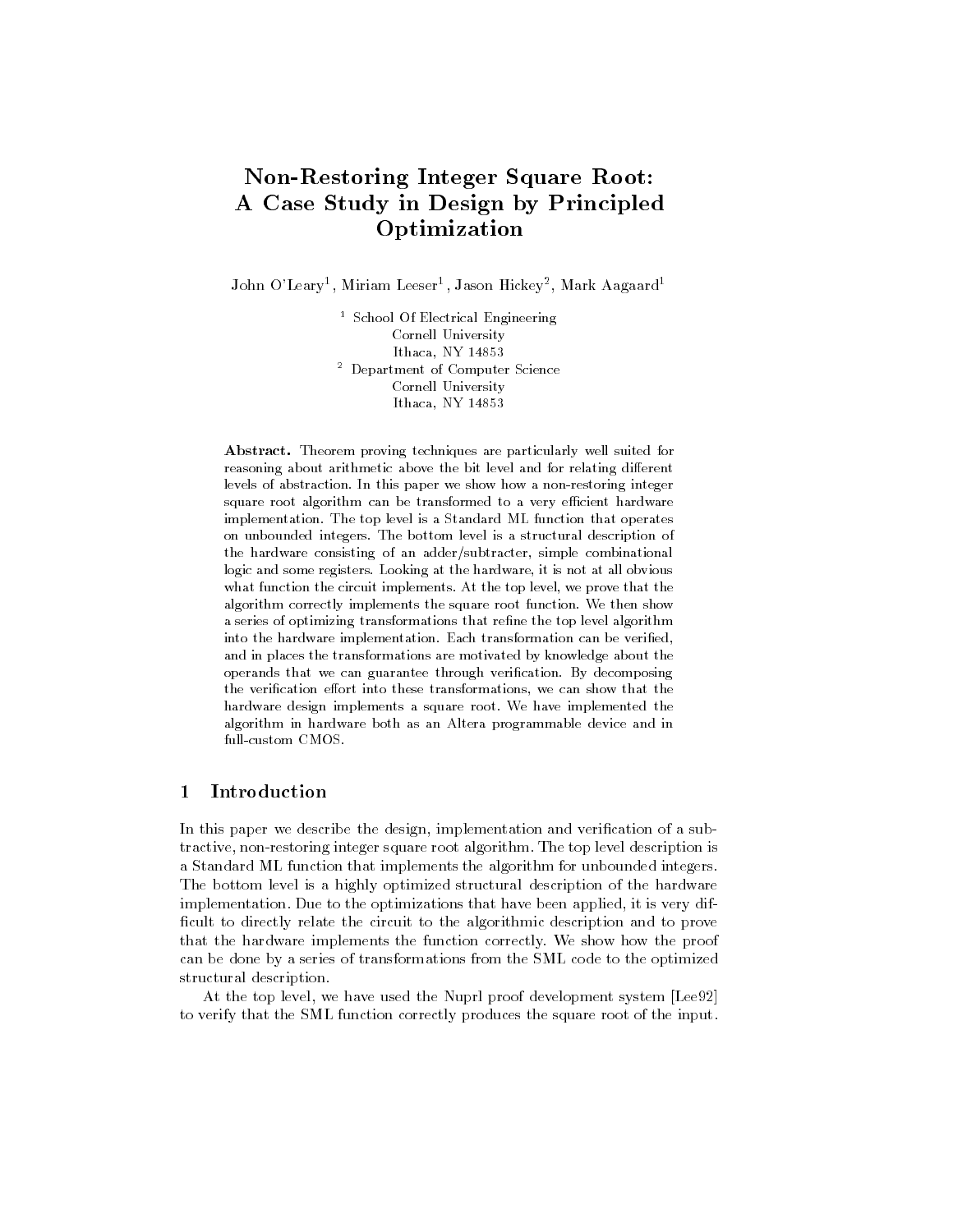We then use Nuprl to verify that transformations to the implementation preserve the correctness of the initial algorithm.

Intermediate levels use Hardware ML [OLLA93], a hardware description language based on Standard ML. Starting from a straightforward translation of the SML function into HML, a series of transformations are applied to obtain the hardware implementation. Some of these transformations are expressly concerned with optimization and rely on knowledge of the algorithm; these transformations can be justied by proving properties of the top-level description.

The hardware implementation is highly optimized: the core of the design is a single adder/subtracter. The rest of the datapath is registers, shift registers and combinational logic. The square root of a  $2n$  bit wide number requires n cycles through the datapath. We have two implementations of square root chips based on this algorithm. The first is done as a full-custom CMOS implementation; the second uses Altera EPLD technology. Both are based on a design previously published by Bannur and Varma [BV85]. Implementing and verifying the design from the paper required clearing up a number of errors in the paper and clarifying many details.

This is a good case study for theorem proving techniques. At the top level, we reason about arithmetic operations on unbounded integers, a task theorem provers are especially well suited for. Relating this to lower levels is easy to do using theorem proving based techniques. Many of the optimizations used are applicable only if very specic conditions are satised by the operands. Verifying that the conditions hold allows us to safely apply optimizations.

Automated techniques such as those based on BDDs and model checking are not well-suited for verifying this and similar arithmetic circuits. It is difficult to come up with a Boolean statement for the correctness of the outputs as a function of the inputs and to argue that this specification correctly describes the intended behavior of the design. Similarly, specifications required for model checkers are difficult to define for arithmetic circuits.

There have been several verifications of hardware designs which lift the reasoning about hardware to the level of integers, including the Sobel Image processing chip [NS88], and the factorial function [CGM86]. Our work differs from these and similar efforts in that we justify the optimizations done in order to realize the square root design. The DDD system [BJP93] is based on the idea of design by verified transformation, and was used to derive an implementation of the FM9001 microprocessor. High level transformations in DDD are not veried by explicit use of theorem proving techniques.

The most similar research is Verkest's proof of a non-restoring division algorithm [VCH94]. This proof was also done by transforming a design description to an implementation. The top level of the division proof involves consideration of several cases, while our top level proof is done with a single loop invariant. The two implementations vary as well: the division algorithm was implemented on an ALU, and the square root on custom hardware. The algorithms and implementations are sufficiently similar that it would be interesting to develop a single veried implementation that performs both divide and square root based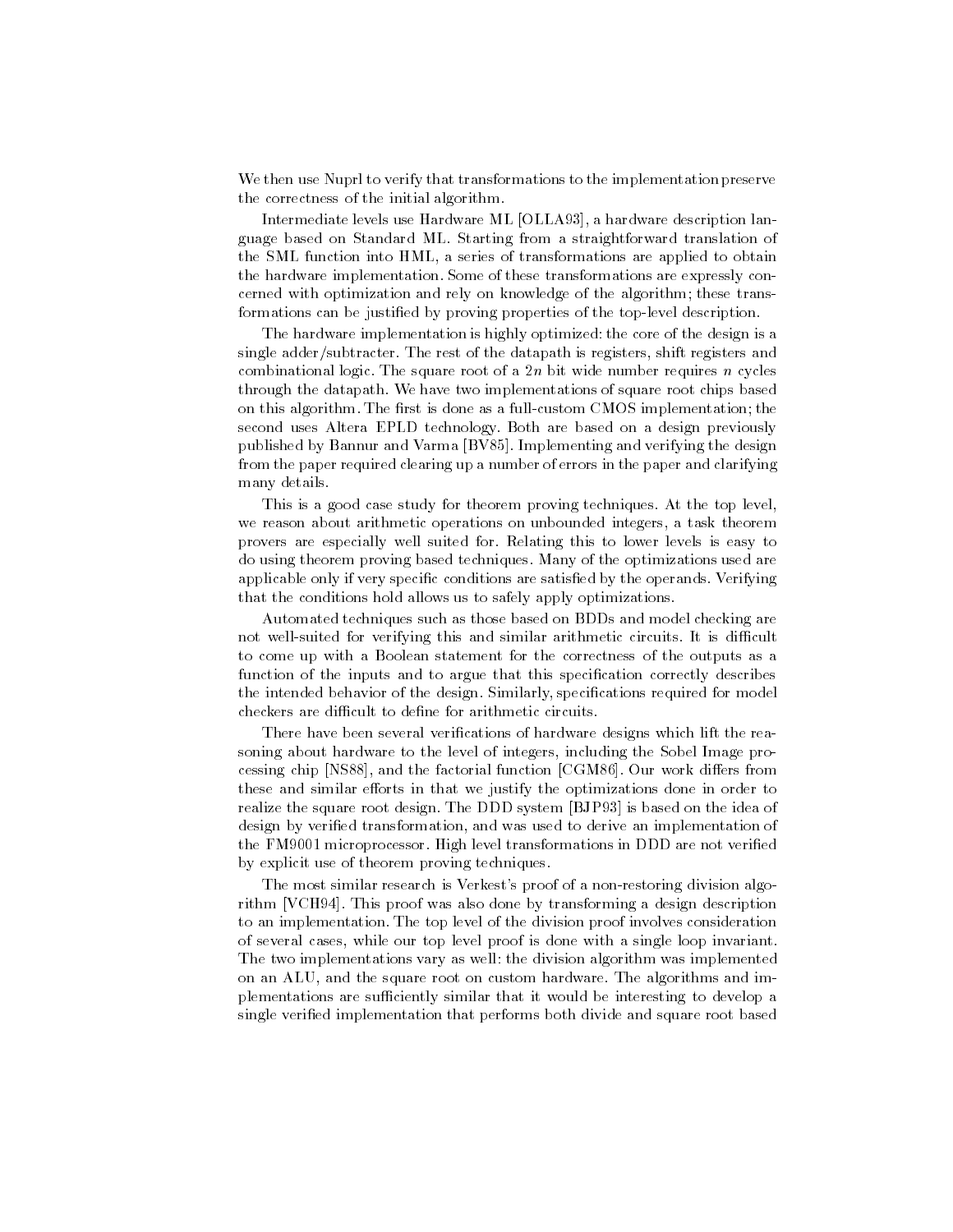on the research in these two papers.

The remainder of this paper is organized as follows. In section 2 we describe the top-level non-restoring square root algorithm and its verication in the Nuprl proof development system. We then transform this algorithm down to a level suitable for modelling with a hardware description language. Section 3 presents a series of five optimizing transformations that refine the register transfer level description of the algorithm to the final hardware implementation. In section 4 we summarize the lessons learned and our plans for future research.

### 2 The Non-Restoring Square Root Algorithm

An integer square root calculates  $y = \sqrt{x}$  where x is the radicand, y is the root, and both x and y are integers. We define the *precise* square root  $(p)$  to be the real valued square root and the *correct* integer square root to be the floor of the precise root. We can write the specication for the integer square root as shown in Definition 1.

#### Definition 1 Correct integer square root

y is the *correct* integer square root of  $x \triangleq y^2 \leq x < (y + 1)^2$ 

We have implemented a subtractive, non-restoring integer square root algorithm [BV85]. For radicands in the range  $x = \{0..2^{2n} - 1\}$ , subtractive methods begin with an initial guess of  $y = 2^{n-1}$  and then iterate from  $i = (n - 1) \dots 0$ . In each iteration we square the partial root  $(y)$ , subtract the squared partial root from the radicand and revise the partial root based on the sign of the result. There are two major classes of algorithms: restoring and non-restoring [Flo63]. In restoring algorithms, we begin with a partial root for  $y = 0$  and at the end of each iteration,  $y$  is never greater than the precise root  $(p)$ . Within each iteration (*i*), we set the  $i^{**}$  bit of  $y$ , and test if  $x - y^{-}$  is negative; if it is, then setting the  $i^{\ldots}$  bit made y too big, so we reset the  $i^{\ldots}$  bit and proceed to the next iteration.

Non-restoring algorithms modify each bit position once rather than twice. Instead of setting the the  $i$  " bit of  $y$ , testing if  $x-y$  is positive, and then possibly resetting the bit; the non-restoring algorithms add or subtract a 1 in the  $i^{\ldots}$  bit of  $y$  based on the sign of  $x-y^\perp$  in the previous iteration. For binary arithmetic, the restoring algorithm is efficient to implement. However, most square root hardware implementations use a higher radix, non-restoring implementation. For higher radix implementations, non-restoring algorithms result in more efficient hardware implementations.

The results of the non-restoring algorithms do not satisfy our definition of correct, while restoring algorithms do satisfy our definition. The resulting value of y in the non-restoring algorithms may have an error in the last bit position. For the algorithm used here, we can show that the final value of  $y$  will always be either the precise root (for radicands which are perfect squares) or will be odd and be within one of the correct root. The error in non-restoring algorithms is easily be corrected in a cleanup phase following the algorithm.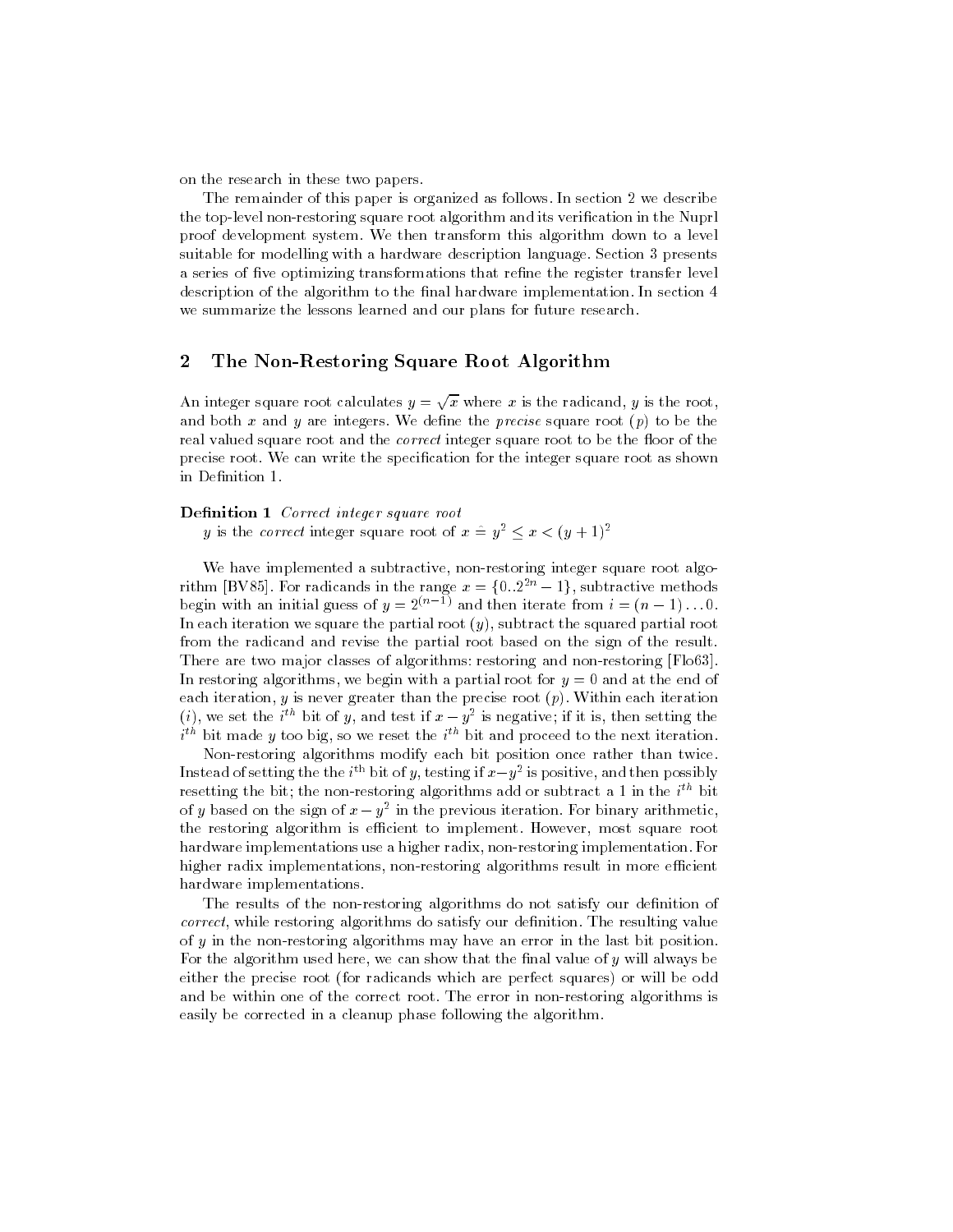Below we show how a binary, non-restoring algorithm runs on some values for  $n = 3$ . Note that the result is either exact or odd.

```
x = 18_{10} = 10100_2 iterate 1 y = 100 x - y^2 = +iterate 2 y = 110 x - y^2 = -iterate 3 \times y = 101x = 15_{10} = 01111_2 iterate 1 y = 100 x - y^2 = -iterate 2 \qquad \gamma = 0.10 \qquad x = y = +iterate 3 \text{ } y = 011
x = 10_{10} = 100002 iterate 1 y - 100 x - y = 0
```
In our description of the non-restoring square root algorithm, we define a datatype state that contains the state variables. The algorithm works by initializing the state using the function init, then updating the state on each iteration of the loop by calling the function update. We refine our program through several sets of transformations. At each level the definition of state, init and update may change. The SML code that calls the square root at each level is:

```
fun sqrt n radicand = iterate update (n-1) (init n radicand)
```
The iterate function performs iteration by applying the function argument to the state argument, decrementing the count, and repeating until the count is zero.

```
if n = 0 then state else iterate f (n - 1) (f state)
```
The top level  $(\mathcal{L}_0)$  is a straightforward implementation of the non-restoring square root algorithm. We represent the state of an iteration by the triple State $\{x, y, i\}$  where x is the radicand, y is the partial root, and i is the iteration number. Our initial guess is  $\gamma = 2^{k-1}$  , in update, x never changes and i is decremented from n-2 to 1, since the initial values take care of the  $(n - 1)$ <sup>st</sup> iteration. At  $\mathcal{L}_0$ , init and update are:

```
fun init (n,radicand) =
 State{x = radicand, y = 2 ** (n-1), i = n-2 }
fun update (State{x, y, i}) =let.val diffx = x - (y**2)val y' = if diffx = 0 then y
                  else if diffx > 0 then (y + (2**i))else (* diffx < 0 *) (y - (2**i))in
     State\{x = x, y = y', i = i-1\}end
```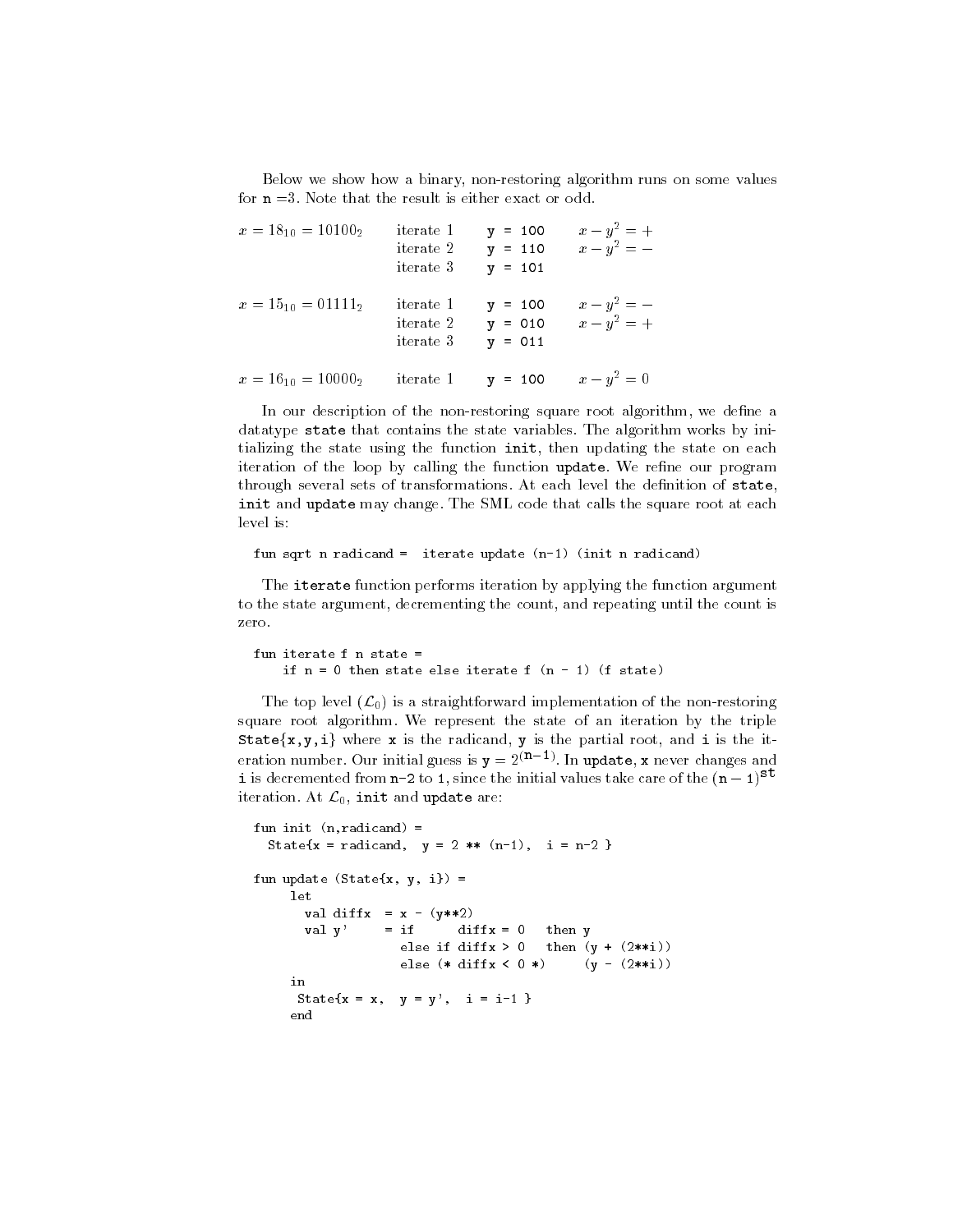In the next section we discuss the proof that this algorithm calculates the square root. Then we show how it can be refined to an implementation that requires significantly less hardware. We show how to prove that the refined algorithm also calculates the square root; in the absence of such a proof it is not at all obvious that the algorithms have identical results.

#### 2.1 Verication of Level Zero Algorithm

All of the theorems in this section were veried using the Nuprl proof develop ment system. Theorem 1 is the overall correctness theorem for the non-restoring square root code shown above. It states that after iterating through update for  $n-1$  times, the value of y is within one of the *correct* root of the radicand. We have proved this theorem by creating an invariant property and performing induction on the number of iterations of update. Remember that n is the number of bits in the result.

Theorem 1 Correctness theorem for non-restoring square root algorithm

```
\vdash \forall n \ldotp \forall radic and : \{0..2^{2n} - 1\}.
         State{x, y, i} = iterate update (n - 1) (init n radicand)
    (y-1)^2 \leq radicand < (y+1)^2end
```
The invariant states that in each iteration  $y$  increases in precision by  $2^-$ , and the lower bits in y are always zero. The formal statement  $(\mathcal{I})$  of the invariant is shown in Definition 2.

Definition 2 Loop invariant

 $\mathcal{I}(\texttt{State}\{x, y, i\}) \triangleq$  $((y-2<sup>i</sup>)<sup>2</sup> \leq radicand < (y+2<sup>i</sup>)<sup>2</sup>) \& (y$  rem  $2<sup>i</sup> = 0) \& (x = radicand)$ 

In Theorems 2 and 3 we show that init and update are correct, in that for all legal values of n and radicand, init returns a legal state and for all legal input states, update will return a legal state and makes progress toward termination by decrementing i by 1. A legal state is one for which the loop invariant holds.

Theorem 2 Correctness of initialization

$$
\forall n. \forall radic and : \{0..2^{2n} - 1\}.\forall x, y, i.
$$
  
\n
$$
\text{State}\{x, y, i\} = \text{init } n \text{ radic and } \implies
$$
  
\n
$$
\mathcal{I}(\text{State}\{x, y, i\}) \& (x = \text{radic and}) \& (y = 2^{n-1}) \& (i = n - 2)
$$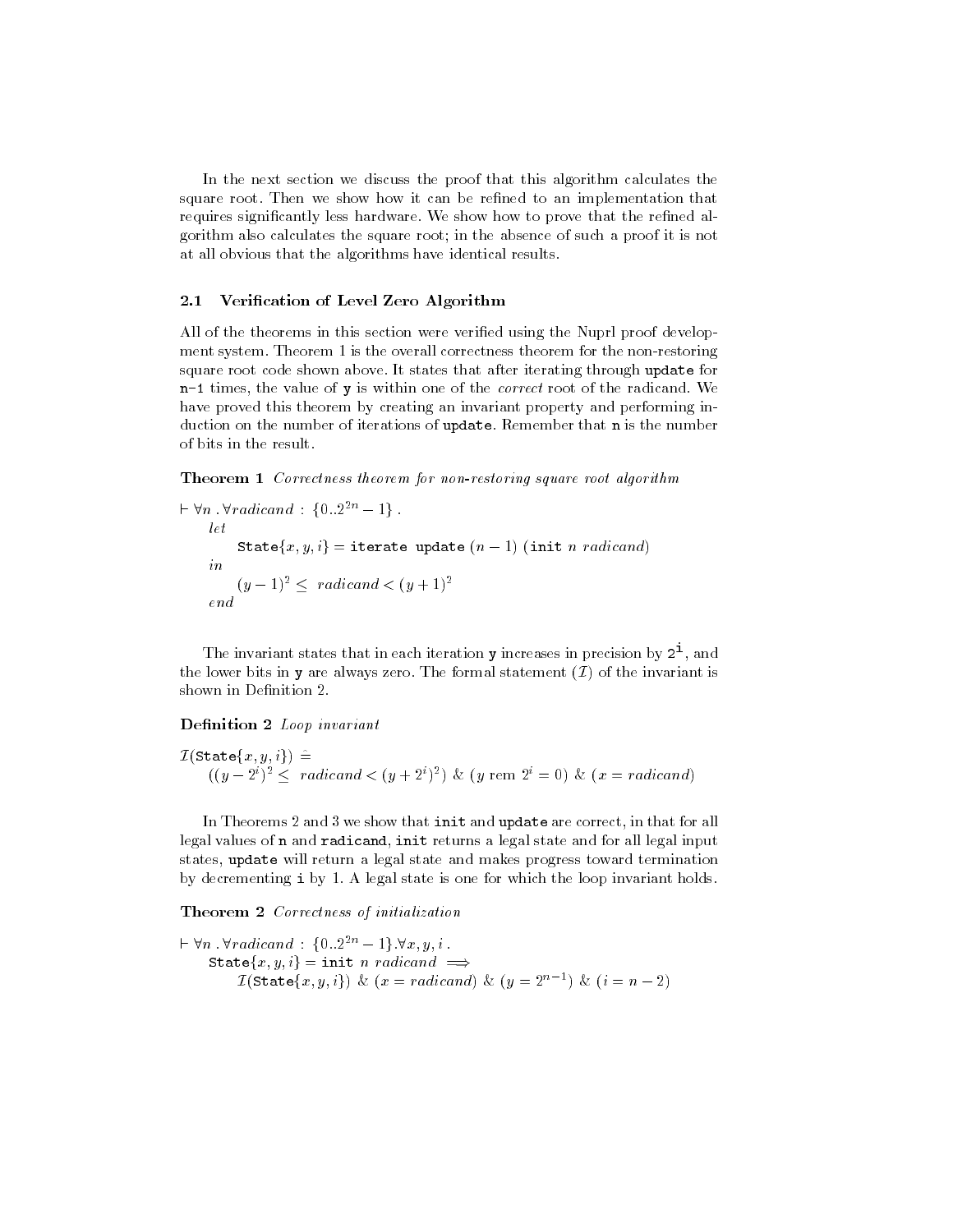Theorem 3 Correctness of update

 $\vdash \forall x, y, i \; . \mathcal{I}((\texttt{State}\{x, y, i\})) \implies$  $\forall x', y', i'$ . State $\{x', y', i'\}$  = update  $(\texttt{State}\{x, y, i\})$  =>  $\mathcal{I}(\texttt{State}\{x', y', i'\})$   $\&$   $(i'=i-1)$ 

The correctness of init is straightforward. The proof of Theorem 3 relies on Theorem 4, which describes the behavior of the update function. The body of update has three branches, so the proof of correctness of update has three parts, depending on whether  $x = y -$  is equal to zero, positive, or negative. Each case  $\overline{\phantom{a}}$ in Theorem 4 is straightforward to prove using ordinary arithmetic.

Theorem 4 Update lemmas

Case  $x - y^2 = 0$  $\vdash \forall x,y,i$  .  $\mathcal{I}((\texttt{State}\{x,y,i\}))\implies$  $(x-y^2=0) \Longrightarrow \mathcal{I}(\texttt{State}\{x,y,i-1\})$ Case  $x - y^2 > 0$  $\vdash \forall x,y,i$  .  $\mathcal{I}((\texttt{State}\{x,y,i\}))\implies$  $(x-y^2>0)\Longrightarrow \mathcal{I}(\texttt{State}\{x,y+2^i,i-1\})$ 

Case  $x + y^2 > 0$  $\vdash \forall x,y,i$  .  $\mathcal{I}((\texttt{State}\{x,y,i\}))\implies$  $(x+y^2>0)\Longrightarrow \mathcal{I}(\texttt{State}\{x,y-2^i,i-1\})$ 

We now prove that iterating update a total of  $n-1$  times will produce the correct final result. The proof is done by induction on  $n$  and makes use of Theorem 5 to describe one call to iterate. This allows us to prove that after iterating update a total of  $n-1$  times, our invariant holds and i is zero. This is sufficient to prove that square root is within one of the correct root.

Theorem 5 Iterating a function

 $\vdash \forall prop, n, f, s.$ prop  $n s \implies$  $(\forall n', s'.\text{ prop } n' s' \Longrightarrow \text{ prop } (n'-1) \ (f s')) \Longrightarrow$  $p \cdot o \cdot p$  0 (it is considered in  $o \cdot p$ 

### 2.2 Description of Level One Algorithm

The  $\mathcal{L}_0$  SML code would be very expensive to directly implement in hardware. If the state were stored in three registers, x would be stored but would never change; the variable i would need to be decremented every loop and we would need to calculate  $y^2$ ,  $x - y^2$ ,  $2^2$ , and  $y \pm 2^2$  in every iteration. All of these are expensive operations to implement in hardware. By restructuring the algorithm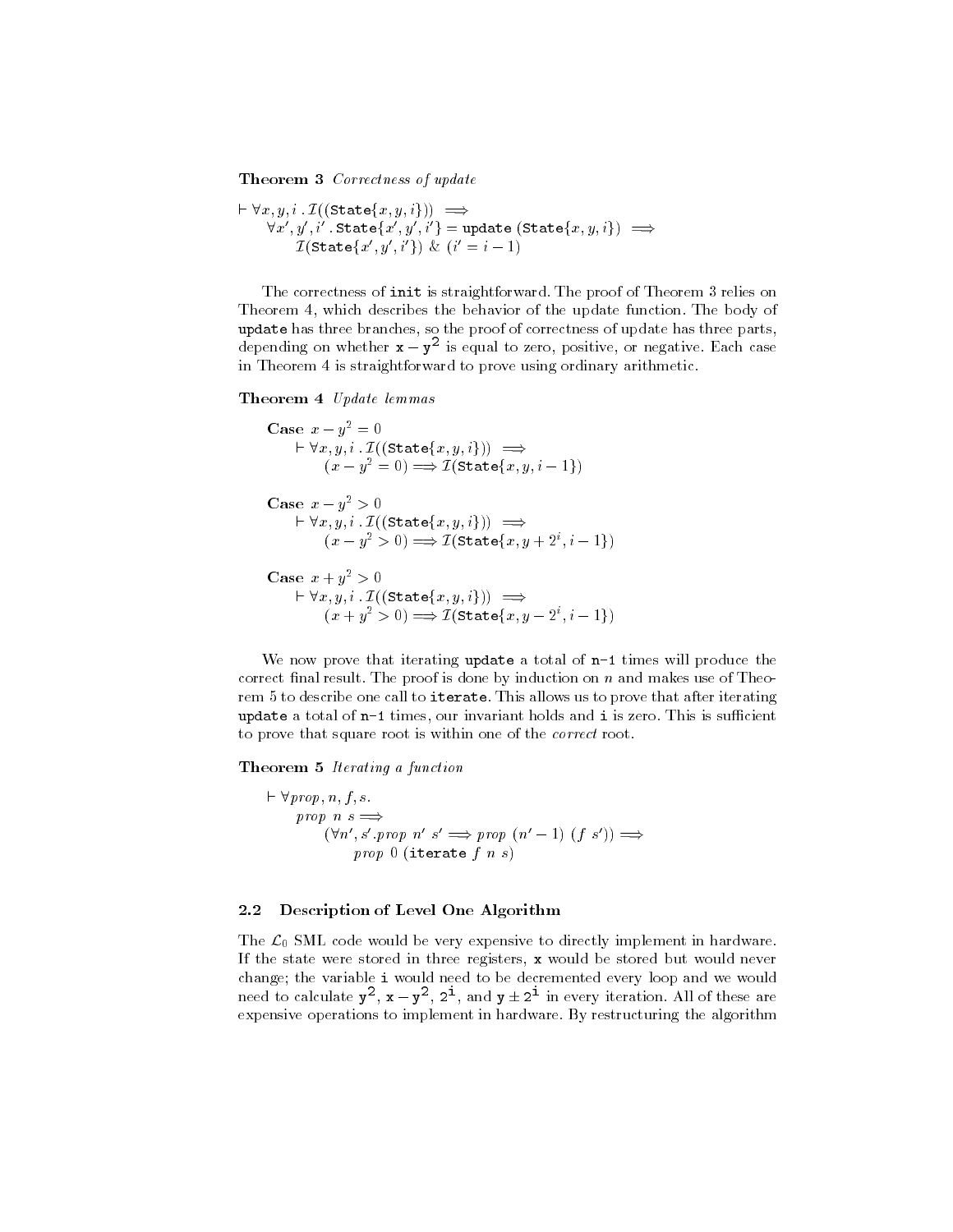through a series of transformations, we preserve the correctness of our design and generate an implementation that uses very little hardware.

The key operations in each iteration are to compute  $x - y$  and then update y<br>using the new value  $y' = y \pm 2^{\frac{1}{2}}$ , where  $\pm$  is  $+$  if  $x - y^2 \ge 0$  and  $-$  if  $x - y^2 < 0$ . The variable **x** is only used in the computation of  $x - y^2$ . In the  $\mathcal{L}_1$  code we introduce the variable  $\mathtt{diffx}$ , which stores the result of computing  $\mathtt{x-y}$  . This has the advantage that we can incrementally update diffx based on its value in the previous iteration:

$$
y' = y \pm 21
$$
  
\n
$$
y'^{2} = y^{2} \pm 2*y*2^{i} + (2^{i})^{2}
$$
  
\n
$$
= y^{2} \pm y*2^{i+1} + 2^{2*1}
$$
  
\n
$$
= x - (y^{2} \pm y*2^{i+1} + 2^{2*1})
$$
  
\n
$$
= (x - y^{2}) \mp y*2^{i+1} - 2^{2*1}
$$

The variable **1** is only used in the computations of  $2^{n+1}$  and  $y * 2^{n+1}$ , so we create a variable **b** that stores the value  $2^{2*1}$  and a variable **yshift** that stores  $y * 2^{++1}$ . We update b as: b' = b div 4. This results in the following equations to update yshift and diffx:

$$
y'*2^{i+1} = (y \pm 2^{i}) * 2^{i+1}
$$
diffx' = diffx  $\mp$  yshift - b  
\n
$$
yshift' = y * 2^{i+1} \pm 2^{i} * 2^{i+1}
$$
  
\n
$$
= yshift \pm 2 * 2^{2 * i}
$$
  
\n
$$
= yshift \pm 2 * b
$$

The transformations from  $\mathcal{L}_0$  to  $\mathcal{L}_1$  can be summarized:

$$
\mathtt{diff} \, x = x - y^2 \qquad \qquad \mathtt{y} \mathtt{shift} = y * 2^{\mathtt{i}+1} \qquad \qquad b = 2^{2*\mathtt{i}}
$$

The  $\mathcal{L}_1$  versions of init and update are given below. Note that, although the optimizations are motivated by the fact that we are doing bit vector arithmetic, the algorithm is correct for unbounded integers. Also note that the most complex operations in the update loop are an addition and subtraction and only one of these two operations is executed each iteration. We have optimized away all exponentiation and any multiplication that cannot be implemented as a constant shift.

```
fun init1 (n, \text{radicand}) =
  1e<sub>1</sub>val b' = 2 ** (2*(n-1))in
   State{diffx = radicand - b',
         yshift = b',b = b' div 4
        ł
         }
  end
```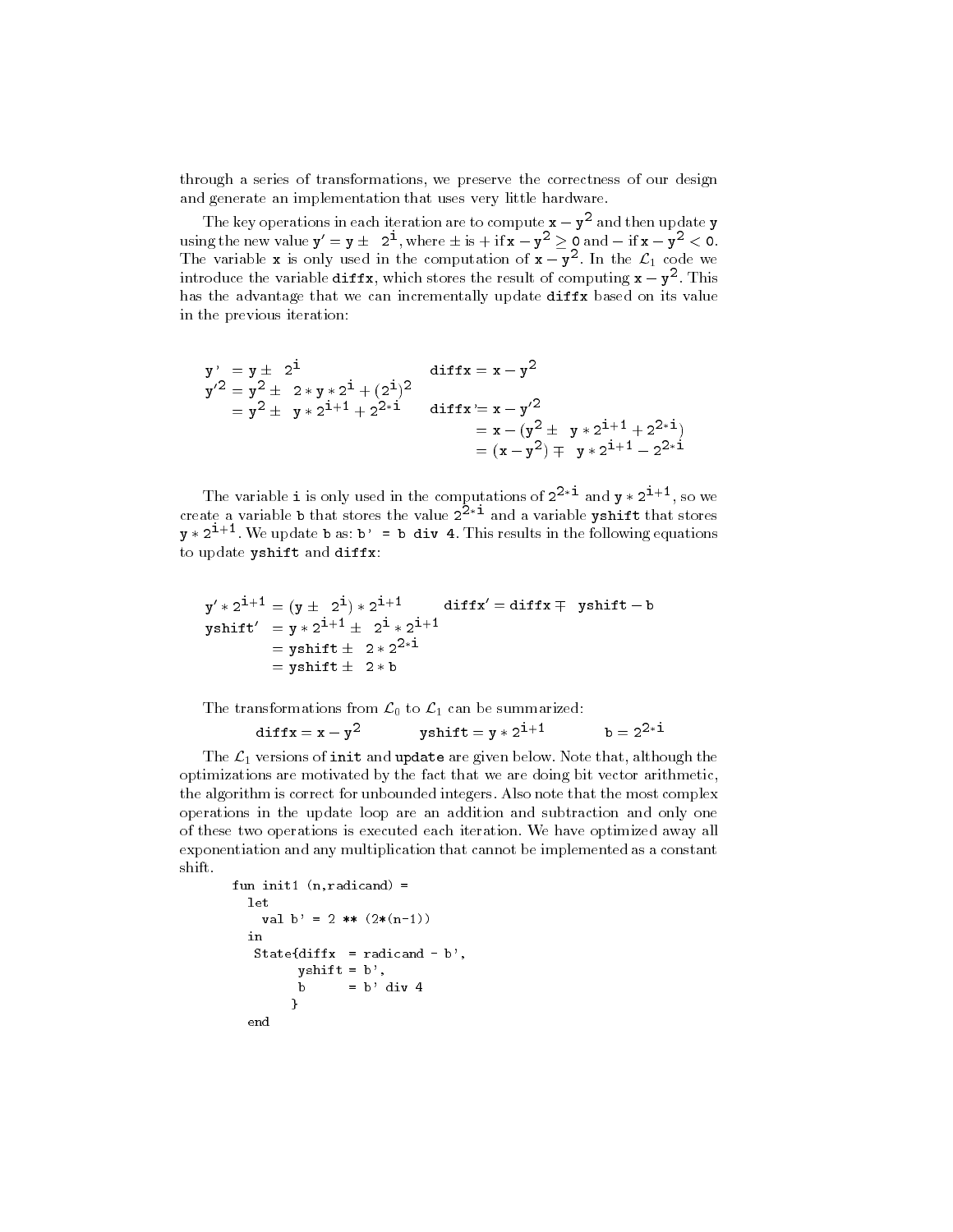```
fun update1 (State{diffx, yshift, b}) =
   val (diffx',yshift') =
       if diffx > 0 then diffx - yshift - b, yshift + 2*belse if diffx = 0 then \left(\text{diffx} \right), yshift )
       else (* diffx (0, *) (diffx + yshift - b, yshift - 2*b)in
  State{diffx = diffx},
        yshift = yshift' div 2,
        b = b div 4
       \mathcal{L}}
```
We could verify the  $\mathcal{L}_1$  algorithm from scratch, but since it is a transformation of the  $\mathcal{L}_0$  algorithm, we use the results from the earlier verification. We do this by defining a mapping function between the state variables in the two levels and then proving that the two levels return equal values for equal input states. The transformation is expressed as follows:

#### Definition 3 State transformation

$$
\mathcal{T}(\texttt{State}\{x,y,i\},\texttt{State}\{\textit{diffx},\textit{yshift},b\}) \ \hat{=} \ \hspace{10pt} (\textit{diffx} = x - y^2 \ \& \ \textit{yshift} = y * 2^{i+1} \ \& \ b = 2^{2*i})
$$

All of the theorems in this section were proved with Nuprl. In Theorem 6 we say that for equal inputs init1 returns an equivalent state to init. In Theorem 7 we say that for equivalent input states, update1 and update return equivalent outputs.

Theorem 6 Correctness of initialization

 $\vdash \forall n \; . \forall radicand : \{0..2^{2n} - 1\}.$  $\forall x, y, i$  State $\{x, y, i\}$  = init n radicand  $\implies$  $\forall \text{diff} x, \text{yshift}, \text{b} \text{.State}\{\text{diff} x, \text{yshift}, \text{b}\} = \text{init1 } n \text{ radical} \implies$  $\mathcal{T}(\texttt{State}\{x,y,i\}, \texttt{State}\{\textit{diff}_x,\textit{yshift},b\})$ 

Theorem 7 Correctness of update

 $\vdash \forall x, y, i, diffx, yshift, b$ .  $\mathcal{T}(\texttt{State}\{x, y, i\}, \texttt{State}\{\textit{diff}_x, \textit{yshift}, b\}) \Longrightarrow$  $\mathcal{T}$ (update(State{ $x, y, i$ }), update1(State{ $diffx, yshift, b$ }))

Again, the initialization theorem has an easy proof, and the update1 theorem is a case split on each of the three cases in the body of the update function, followed by ordinary arithmetic.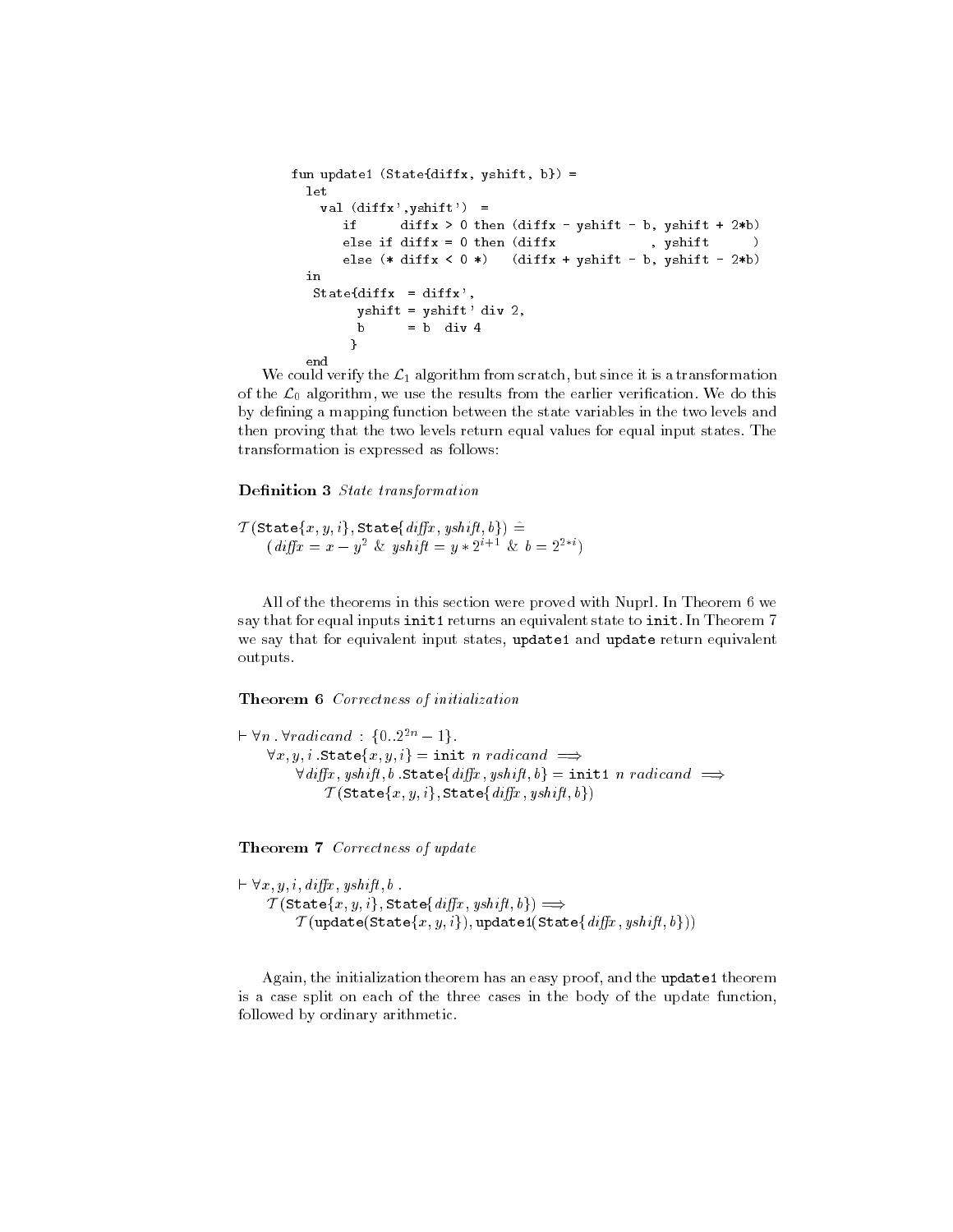#### 2.3 Description of Level Two Algorithm

To go from  $\mathcal{L}_1$  to  $\mathcal{L}_2$ , we recognize that the operations in init1 are very similar to those in update1. By carefully choosing our initial values for diffx and y, we increase the number of iterations from n-1 to n and fold the computation of radicand  $-$  b' in init into the first iteration of update. This eliminates the need for special initialization hardware. The new initialize function is:

fun init2 (n,radicand) = State{diffx = radicand,  $yshift = 0,$  $= 2$  \*\*  $(2*(n-1))$  $<sub>b</sub>$ </sub>

The update function is unchanged from update1. The new calling function is:

fun sqrt n radicand = iterate update1 n (init2 n radicand)

Showing the equivalence between init2 and a loop that iterates n times and the  $\mathcal{L}_1$  functions requires showing that the state in  $\mathcal{L}_2$  has the same value after the first iteration that it did after init1. More formally, init1 = update1  $\circ$ init2. We prove this using the observation that, after init2, diffx is guaranteed to be positive, so the first iteration of update1 in  $\mathcal{L}_2$  always executes the diffx  $> 0$  case. Using the state returned by init2 and performing some simple algebraic manipulations, we see that after the first iteration in  $\mathcal{L}_2$ , update1 stores the same values in the state variables as initided. Because both  $\mathcal{L}_1$  and  $\mathcal{L}_2$  use the same update function, all subsequent iterations in the  $\mathcal{L}_2$  algorithm are identical to the  $\mathcal{L}_1$  algorithm.

To begin the calculation of a square root, a hardware implementation of the  $\mathcal{L}_2$  algorithm clears the yshift register, load the radicand into the diffx register, and initializes the b register with a 1 in the correct location. The transformation from  $\mathcal{L}_0$  to  $\mathcal{L}_1$  simplified the operations done in the loop to shifts and an addition/subtraction. Remaining transformations will further optimize the hardware.

#### 3 Transforming Behavior to Structure with HML

The goal of this section is to produce an efficient hardware implementation of the  $\mathcal{L}_2$  algorithm. The first subsection introduces Hardware ML, our language for specifying the behavior and structure of hardware. Taking an HML version of the  $\mathcal{L}_2$  algorithm as our starting point, we obtain a hardware implementation through a sequence of transformation steps.

- 1. Translate the  $\mathcal{L}_2$  algorithm into Hardware ML. Provision must be made to initialize and detect termination, which is not required at the algorithm level.
- 2. Transform the HML version of  $\mathcal{L}_2$  to a set of register assignments using syntactic transformations.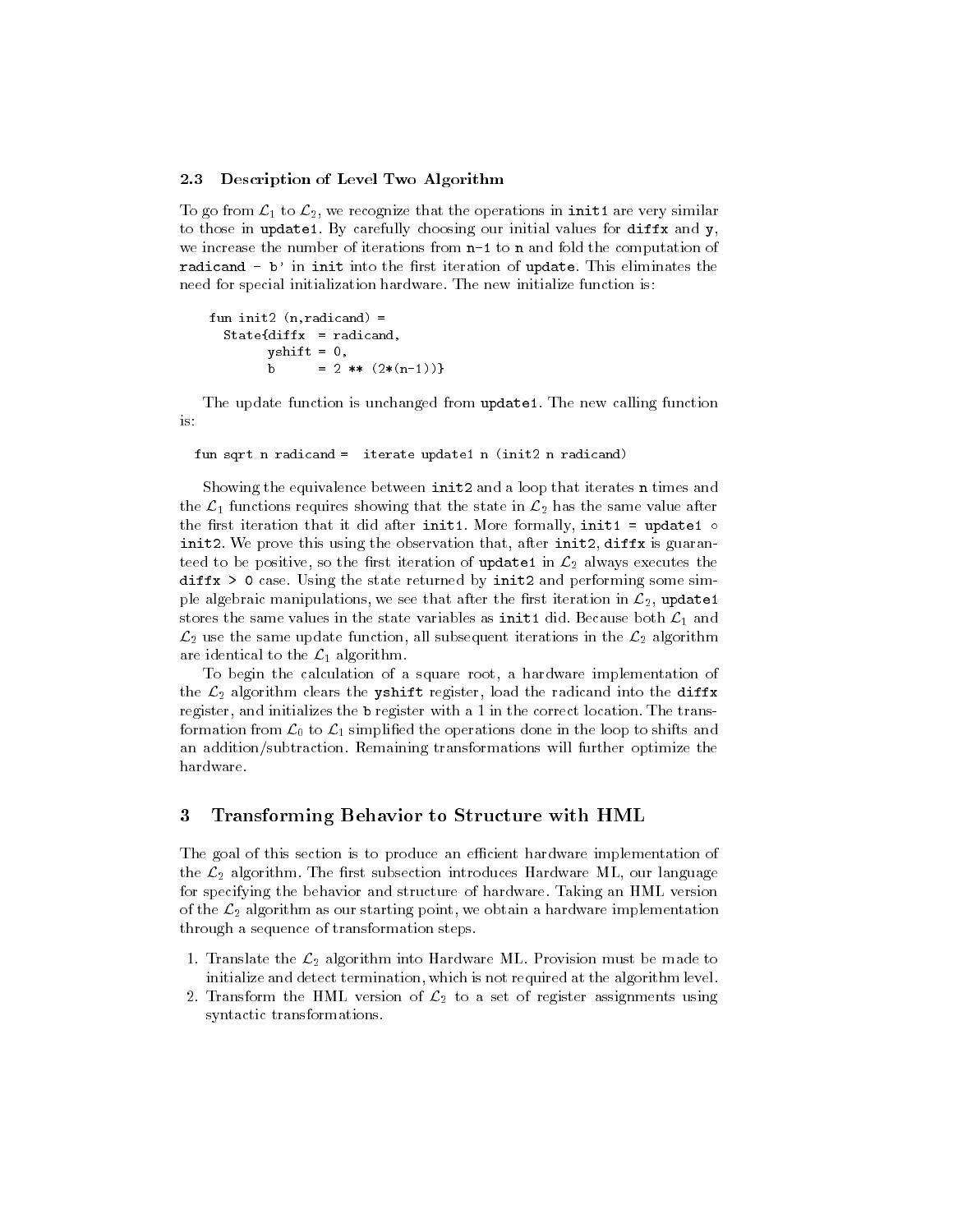- 3. Introduce an internal state register Exact to simplify the computation, and "factor out" the condition  $\text{DiffX} > = \%$ 0.
- 4. Partition into functional blocks, again using syntactic transformations.
- 5. Substitute lower level modules for register and combinational assignments. Further optimizations in the implementation of the lower level modules are possible.

Each step can be veried formally. Several of these must be justied by properties of the algorithm that we can establish through theorem proving.

#### $3.1$ Hardware ML

We have implemented extensions to Standard ML that can be used to describe the behavior of digital hardware at the register transfer level. Earlier work has illustrated how Hardware ML can be used to describe the structure of hard ware [OLLA93, OLLA92]. HML is based on SML and supports higher-order, polymorphic functions, allowing the concise description of regular structures such as arrays and trees. SML's powerful module system aids in creating parameterized designs and component libraries.

Hardware is modelled as a set of concurrently executing behaviors communicating through objects called signals. Signals have semantics appropriate for hardware modelling: whereas a Standard ML reference variable simply contains a value, a Hardware ML signal contains a list of time-value pairs representing a waveform. The current value on signal a, written \$a, is computed from its waveform and the current time.

Two kinds of signal assignment operators are supported. Combinational assignment, written  $s == v$ , is intended to model the behavior of combinational logic under the assumption that gate delays are negligible.  $s == v$  causes the current value of the target signal  $s$  to become  $v$ . For example, we could model an exclusive-or gate as a behavior which assigns true to its output c whenever the current values on its inputs a and b are not equal:

fun Xor  $(a, b, c)$  = behavior  $(\text{fn} () \Rightarrow (c == (\text{a} << \text{fb})))$ 

HML's behavior constructor creates objects of type behavior. Its argument is a function of type unit  $\rightarrow$  unit containing HML code - in this case, a combinational assignment.

 $R$ egister assignment is intended to model the behavior of sequential circuit elements. If a register assignment  $s \leftarrow v$  is executed at time t the waveform of s is augmented with the pair  $(v, t+1)$  indicating that s is to assume the value v at the next time step. For example, we could model a delay element as a behavior containing a register assignment:

### fun Reg  $(a,b)$  = behavior (fn  $()$  =>  $(b < -$  \$a))

Behaviors can be composed to form more complex circuits. In the composition of  $b_1$  and  $b_2$ , written  $b_1$  ||  $b_2$ , both behaviors execute concurrently. We compose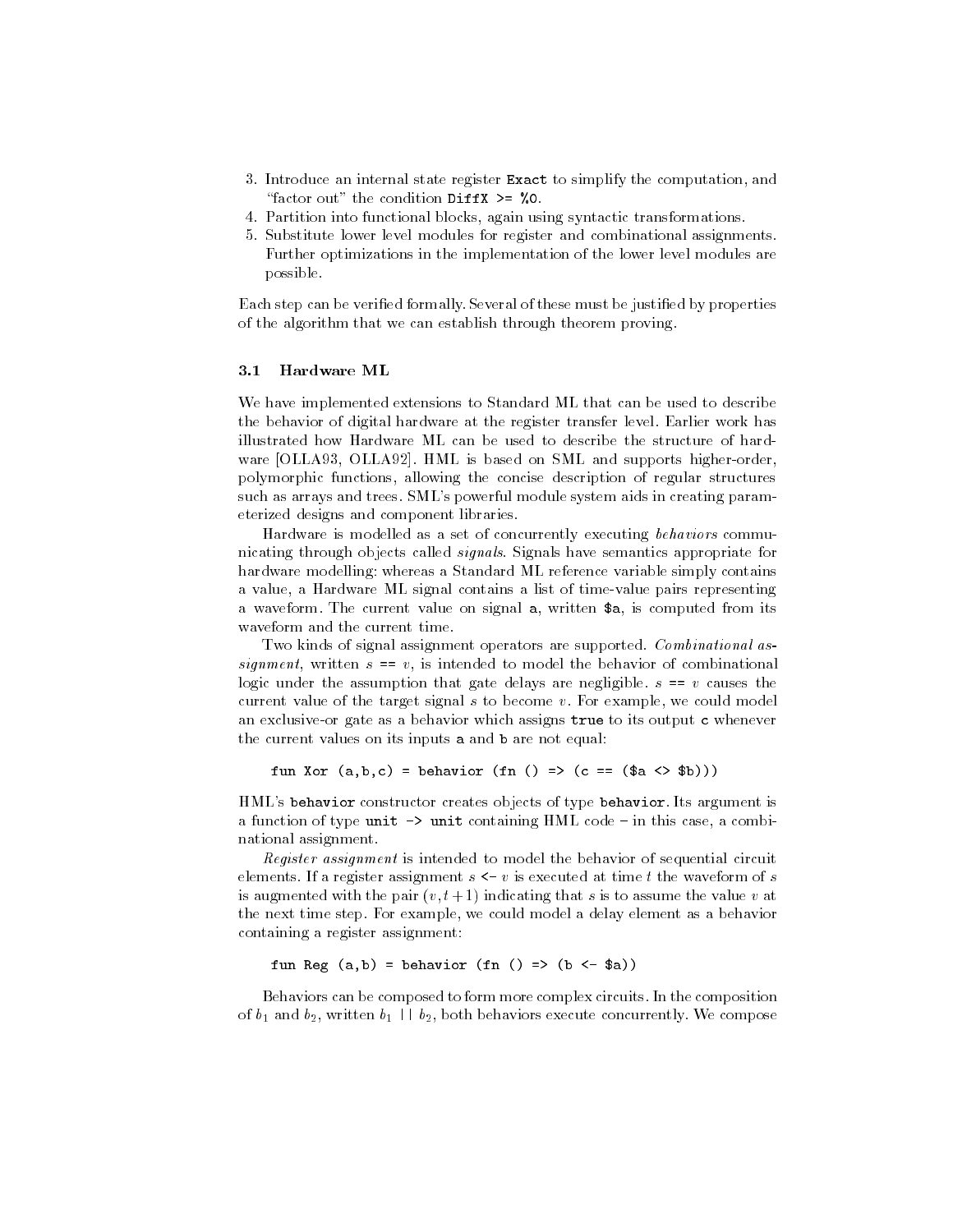our exclusive-or gate and register to build a parity circuit, which outputs false if and only if it has received an even number of true inputs:



The val  $p = \ldots$  declaration introduces an internal signal whose initial value is false.

Table 1 summarizes the behavioral constructs of HML. We have implemented a simple simulator which allows HML behavioral descriptions to be executed interactively - indeed, all the descriptions in this section were developed with the aid of the simulator.

| $\alpha$ <sup>=</sup> signal Type of signals having values of equality type $\alpha$ <sup>=</sup> |  |
|---------------------------------------------------------------------------------------------------|--|
| signal $v$  A signal initially having the value $v$                                               |  |
| $\text{\$ }s$ The current value of signal s                                                       |  |
| $s == v$ Combinational assignment                                                                 |  |
| $s \leftarrow v$ Register assignment                                                              |  |
| behavior Type of behaviors                                                                        |  |
| behavior $f$ Behavior constructor                                                                 |  |
| $b_1$   $b_2$ Behavioral composition                                                              |  |

Table 1. Hardware ML Constructs

#### 3.2 Behavioral Description of the Level 2 Algorithm

It is straightforward to translate the  $\mathcal{L}_2$  algorithm from Standard ML to Hardware ML. The state of the computation is maintained in the externally visible signal YShift and the internal signals DiffX and B. These signals correspond to yshift, diffx and b in the  $\mathcal{L}_2$  algorithm and are capitalized to distinguish them as HML signals. For concreteness, we stipulate that we are computing an eightbit root ( $n = 8$  in the  $\mathcal{L}_2$  algorithm), and so the YShift and B signals require 16 bits. DiffX requires 17 bits: 16 bits to hold the initial (positive) radicand and one bit to hold the sign, which is important in the intermediate calculations. We use HML's register assignment operator <- to explicitly update the state in each computation step. The % characters preceding numeric constants are constructors for an abstract data type num. The usual arithmetic operators are defined on this abstract type. We are thus able to simulate our description using unbounded integers, bounded integers, and bit vectors simply by providing appropriate implementations of the type and operators. The code below shows the HML representation of the  $\mathcal{L}_2$  algorithm. Two internal signals are defined,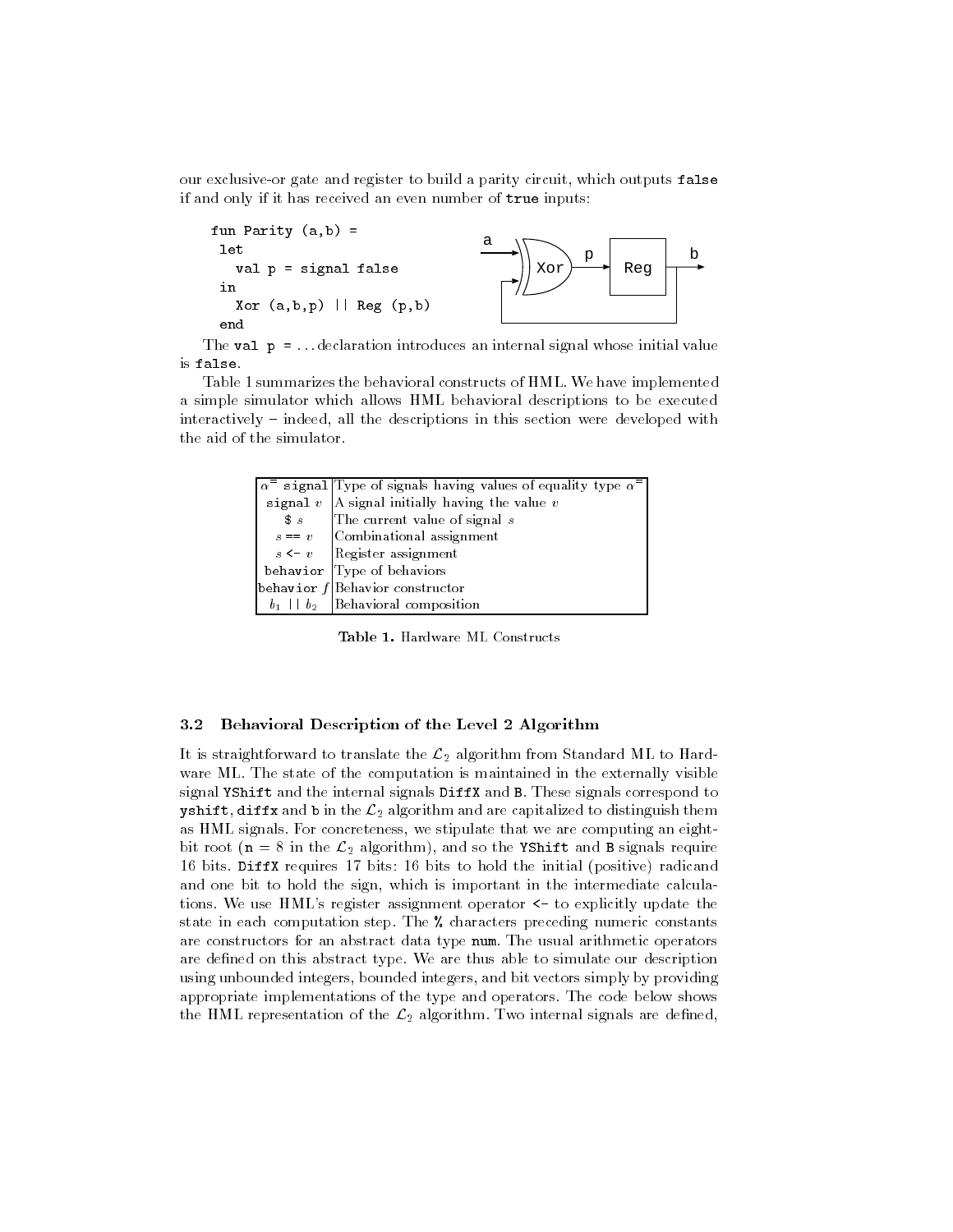and the behavior is packaged within a function declaration. In the future we will omit showing the function declaration and declarations of internal signals; it is understood that all signals except Init, XIn, YShift, and Done are internal.

```
val initb = \frac{1}{4}16384(* 0x4000 *)fun sqrt (Init, XIn, YShift, Done) =
    let
          (* Internal registers *)
         val DiffX = signal (%0)
         val B = signal (\%0)in
         behavior
          (\text{fn}() \Rightarrow(if $Init then
                 (\text{DiffX} \leftarrow \$\text{XIn};YShift \leftarrow %0;
                  B <- initb;
                  Done <- false)
            else
                 (if DiffX = %0 then(DiffX <- $DiffX;
                        YShift <- $YShift div %2;
                        B \leftarrow \$B div \%4)
                  else if $DiffX > %0 then
                       (DiffX \leftarrow $DiffX - $YShift - $B;YShift <- (\$YShift + \%2 * \$B) div %2;B \leftarrow \$B div \%4)
                  else (* DiffX < %0 *)
                       (DiffX \leftarrow $DiffX + $YShift - $B;YShift <- (\$YShift - \%2 * \$B) div %2;B \leftarrow \$B div \frac{9}{4});
                  Done <- $B sub 0))
     end
```
In the SML description of the algorithm, some elements of the control state are implicit. In particular, the initiation of the algorithm (calling sqrt) and its termination (it returning a value) are handled by the SML interpreter. Because hardware is free running there is no built-in notion of initiation or termination of the algorithm. It is therefore necessary to make explicit provision to initialize the state registers at the beginning of the algorithm and to detect when the algorithm has terminated.

Initialization is easy: the diffx, yshift, and b registers are assigned their initial values when the init signal is high.

In computing an eight-bit root, the  $\mathcal{L}_2$  algorithm terminates after seven iterations of its loop. An efficient way to detect termination of the hardware algorithm makes use of some knowledge of the high level algorithm. An informal analysis of the  $\mathcal{L}_2$  algorithm reveals that b contains a single bit, shifted right two places in each cycle, and that the least signicant bit of b is set during the execution of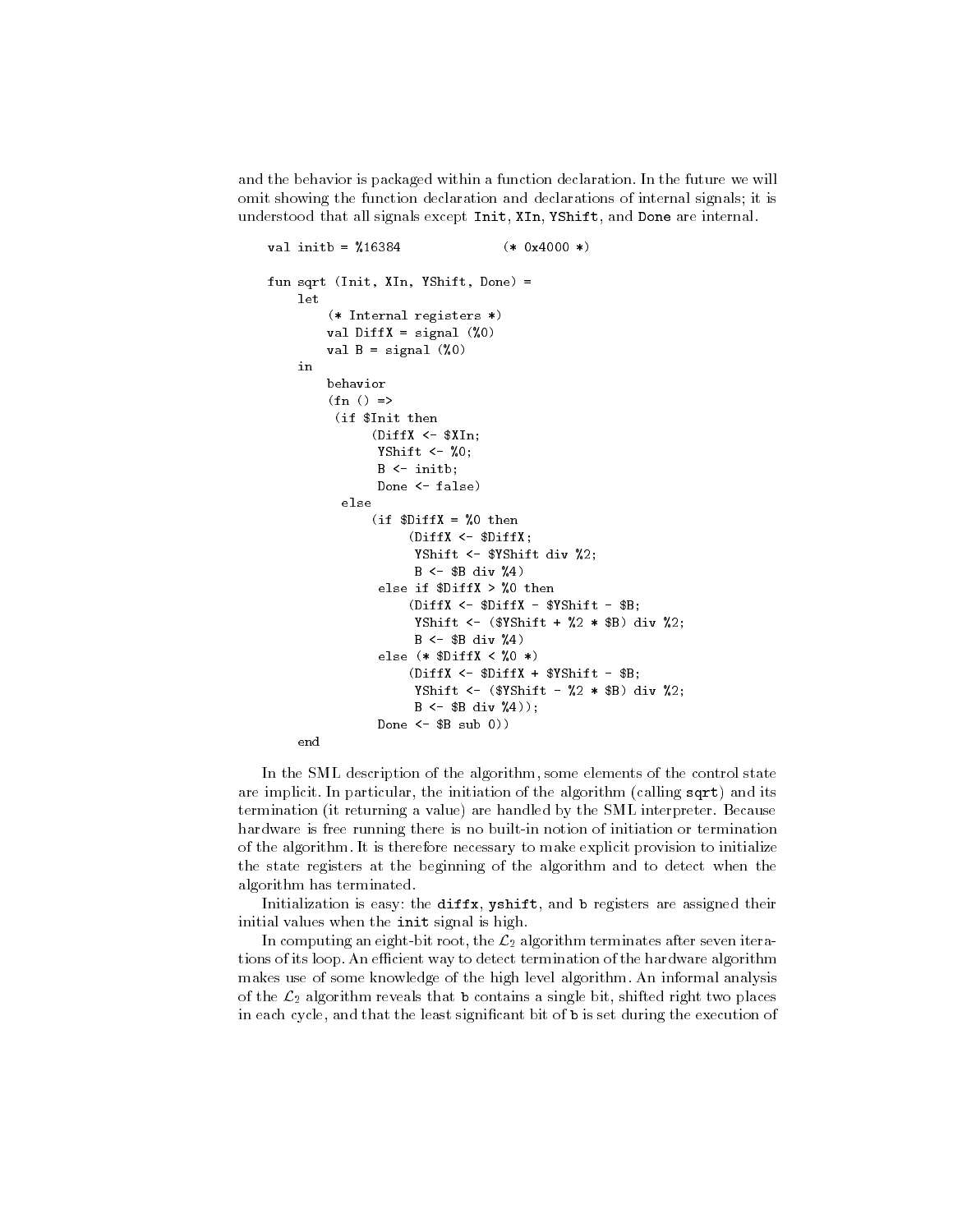the last iteration. Consequently, the done signal is generated by testing whether the least signicant bit of b is set (the expression \$b sub 0 selects the lsb of b) and delaying the result of the test by one cycle. done is therefore set during the clock cycle following the final iteration. To justify this analysis, we must formally prove that the following is an invariant of the  $\mathcal{L}_2$  algorithm:

$$
(\mathtt{i} = 1) \longleftrightarrow (\mathtt{b_0} = 1)
$$

#### 3.3 Partitioning into Register Assignments

Our second transformation step is a simple one: we transform the HML version of the  $\mathcal{L}_2$  algorithm into a set of register assignments. The goal of this transformation is to ensure that the control state of the algorithm is made completely explicit in terms of HML signals.

We make use of theorems about the semantics of HML to justify transformations of the behavior construct. First, if distributes over the sequential composition of signal assignment statements: if  $P$  and  $Q$  are sequences of signal assignments, then

| \n $\begin{array}{c}\n \text{if } e \text{ then} \\  (s \leftarrow a; P) \\  \text{else} \\  (s \leftarrow b; Q)\n \end{array}\n =\n \begin{array}{c}\n \text{if } e \text{ then} \\  s \leftarrow a \\  \text{else} \\  s \leftarrow b; \\  \text{if } e \text{ then } P \text{ else } Q\n \end{array}$ \n |
|-------------------------------------------------------------------------------------------------------------------------------------------------------------------------------------------------------------------------------------------------------------------------------------------------------------|
|-------------------------------------------------------------------------------------------------------------------------------------------------------------------------------------------------------------------------------------------------------------------------------------------------------------|

We also use a rule which allows us to push if into the right hand side of an assignment:

if 
$$
e
$$
 then

\n $s \leq a$ 

\nelse

\n $s \leq b$ 

\n $s \leq b$ 

\n $s \leq b$ 

Repeatedly applying these two rules allows us to decompose our HML code into a set of assignments to individual registers. The register assignments after this transformation are

```
DiffX <- (if $Init then
               $XIn
           else if $DiffX = %0 then
               $DiffX
           else if $DiffX > %0 then
               $DiffX - $YShift - $B
           else (* $DiffX < %0 *)
               $DiffX + $YShift - $B);
```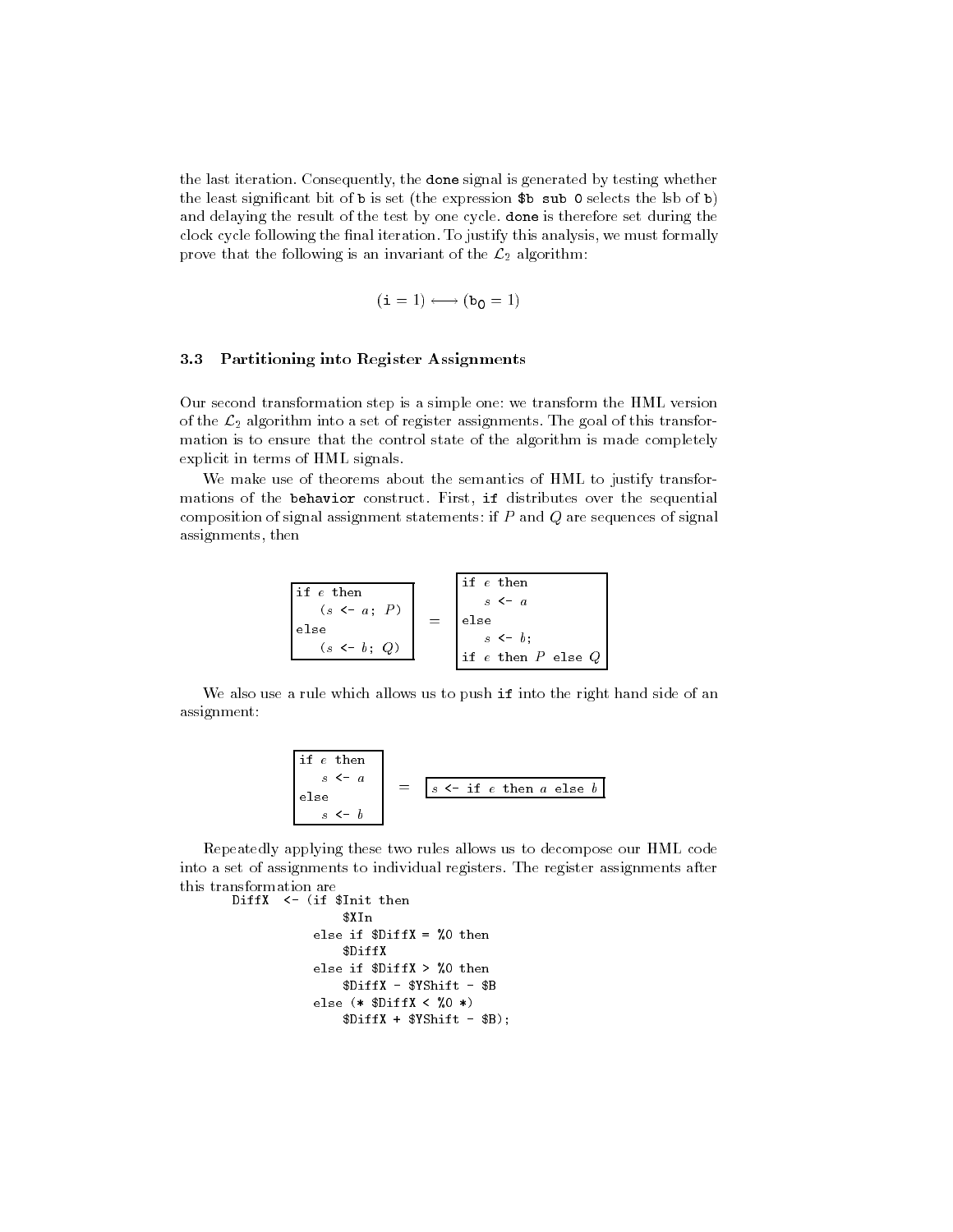```
YShift <- (if $Init then
                \simelse if DiffX = %0 then
                $YShift div %2
           else if $DiffX > %0 then
                ($YShift + %2 * $B) div %2else (* $DiffX < %0 *)
                ($YShift - %2 * $B) div %2;
       \leftarrow (if $Init then initb else $B div %4);
B
       \leftarrow (if $Init then false else $B sub 0);
Done
```
### 3.4 Simplifying the Computation

Our third transformation step simplifies the computation of DiffX and YShift. We begin by observing two facts about the  $\mathcal{L}_2$  algorithm: if DiffX ever becomes zero the radicand has an exact root, and once DiffX becomes zero it remains zero for the rest of the computation. To simplify the computation of DiffX we introduce an internal signal Exact which is set if DiffX becomes zero in the course of the computation.

If Exact becomes set, the value of DiffX is not used in the computation of YShift (subsequent updates of YShift involve only division by 2). DiffX becomes a don't care, and we can merge the  $DiffX = %0$  and  $DiffX > %0$ branches. We also replace  $\text{DiffX} = \text{\%}0$  with  $\text{Exact}$  in the assignment to  $\text{VShift}$ , and change the  $DiffX > %0$  comparisons to  $DiffX > %0$  (note that this branch of the if is not executed when  $DiffX = %0$ , because Exact is set in this case).

```
ExactReg <- (if $init then false else $Exact);
Exact == ($DiffX = %0 \text{ orelse } $ExactReg);DiffX <- (if $Init then
                  $XIn
              else if $DiffX >= %0 then
                  $DiffX - $YShift - $B
              else (* DiffX < 0 *$DiffX + $YShift - $B);YShift \leftarrow (if $Init then
                  %0
              else if $Exact then
                  $YShift div %2
              else if $DiffX >= %0 then
                  ($YShift + %2 * $B) div %2
              else (* $DiffX < %0 *)
                  ($YShift - %2 * $B) div %2);\leftarrow (if $Init then initb else $B div %4);
\bf{B}Done
         \leftarrow (if $Init then false else $B sub 0);
```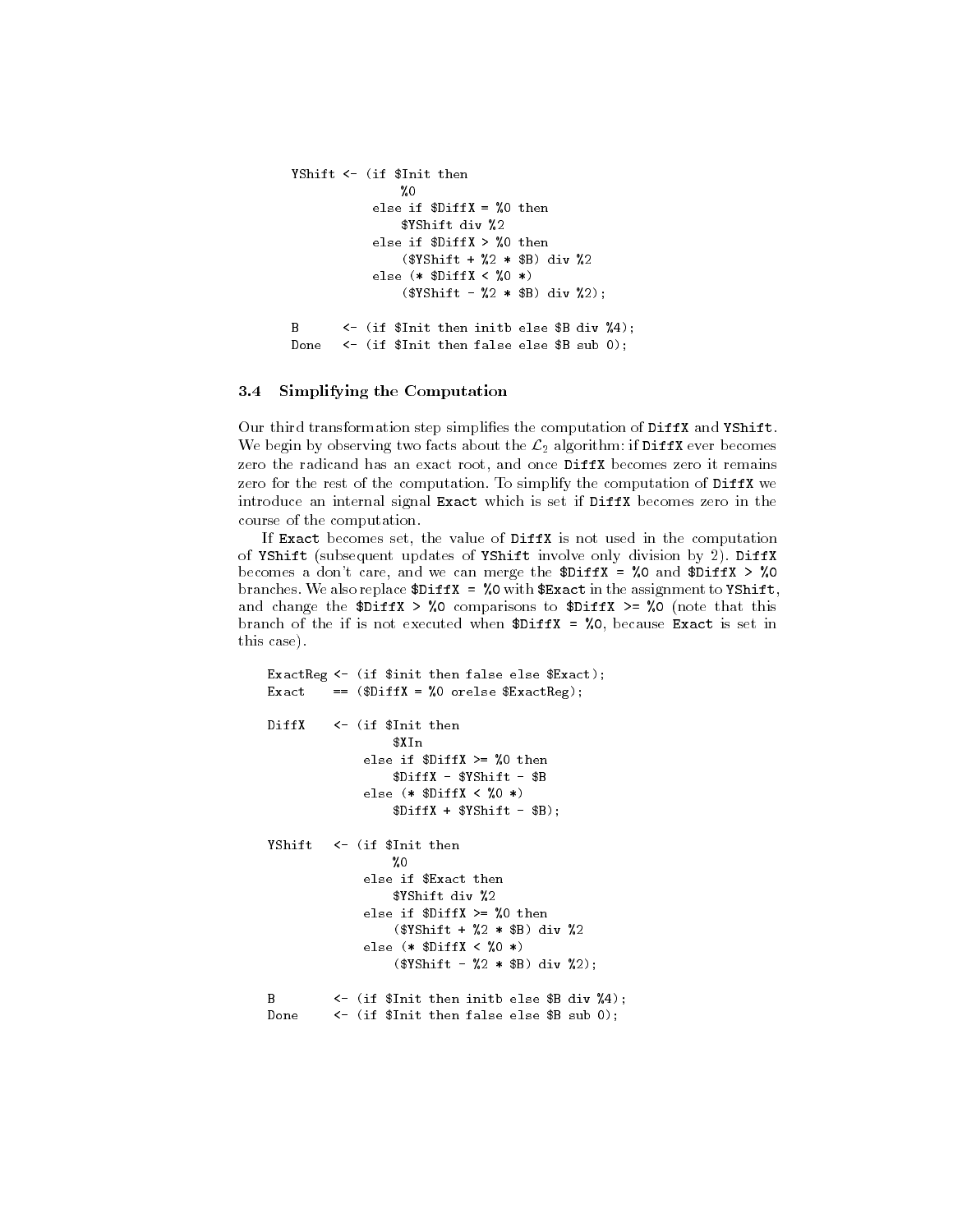Simplifying the algorithm in this way requires proving a history property of the computation of DiffX. Using  $DiffX(n)$  to denote the value of the signal **DiffX** in the  $n$ 'th computation cycle, we state the property as:

 $\forall t : t > 0.$ (\$DiffX(t) = 0)  $\implies$  (\$DiffX(t+1) = 0)

Next, we note that the condition  $\text{DiffX} > = 0$  can be detected by negating DiffX's sign bit. We introduce the negated sign bit as the intermediate signal ADD (to specify that we are adding to YShift in the current iteration) and rewrite the conditions in the assignments to DiffX and Yshift to obtain:

```
ADD = not (DiffX sub 16);
ExactReg <- (if $init then false else $Exact);
Exact == ($DiffX = % 0 \text{ or} else $ExactReg);DiffX
        \leftarrow (if \text{\$Init} then
                 $XIn$XIn
             else if $ADD then
                 $DiffX - $YShift - $B
             else $DiffX + $YShift - $B);
YShift \leq (if $Init then
                %0
             else if $Exact then
                 $YShift div %2
             else if $ADD then
                 ($YShift + %2 * $B) div %2
             else ($YShift - %2 * $B) div %2);B <- (if $Init then initb else $B div %4);
Done <- (if $Init then false else $B sub 0);
```
#### 3.5 Partitioning into Functional Blocks

The fourth transformation separates those computations which can be performed combinationally from those which require sequential elements, and partitions the computations into simple functional units. The transformation is motivated by our desire to implement the algorithm by an interconnection of lower level blocks; the transformation process is guided by what primitives we have available in our library. For example, our library contains such primitives as registers, multiplexers, and adders, so it is sensible to transform



This particular example is a consequence of some more general rules which are justied as before by appealing to the semantics of HML.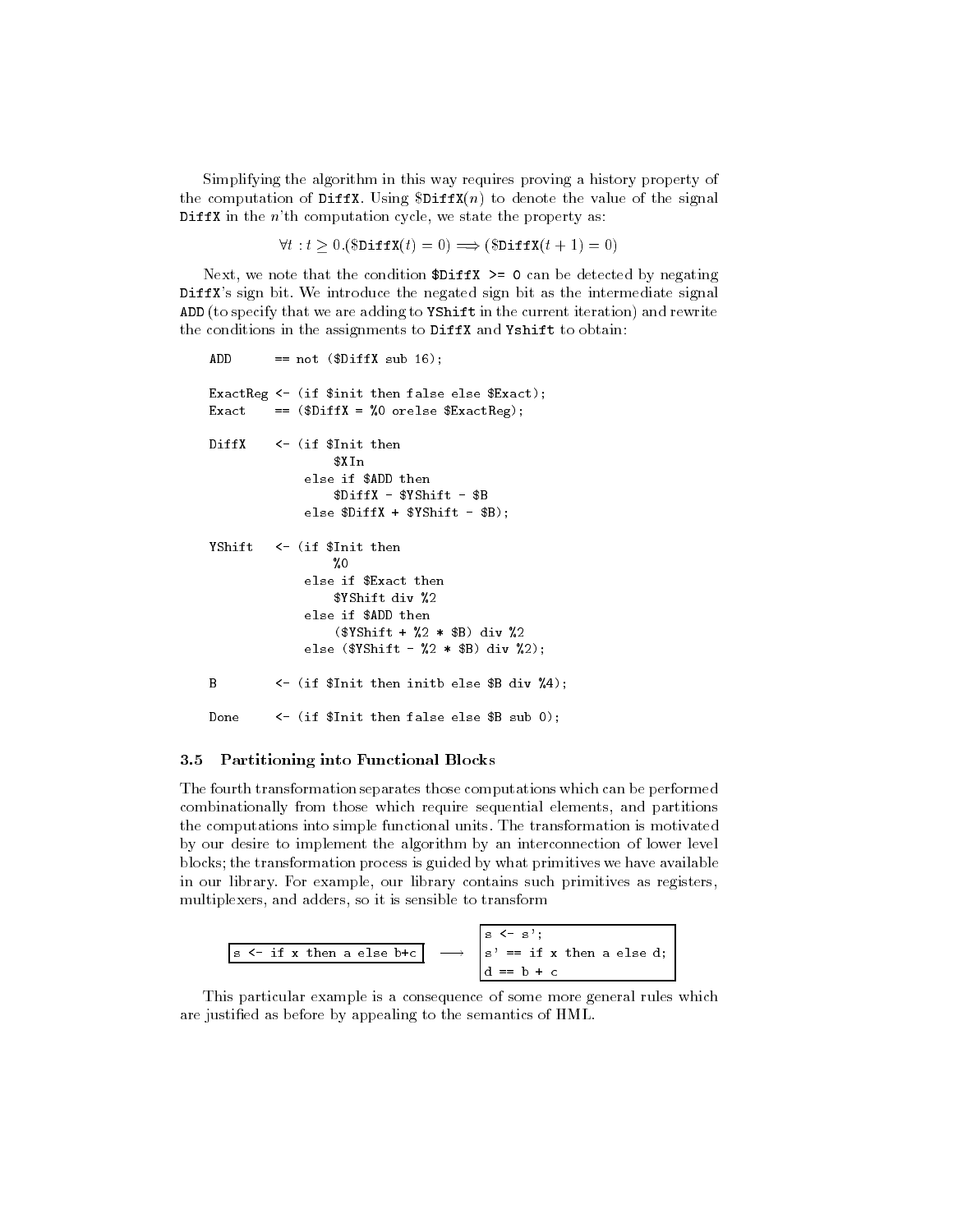|                                             | $s == if e then s_1 else s_2$ : |
|---------------------------------------------|---------------------------------|
| $ s  =$ if e then a else $b  =  s_1  = a$ ; |                                 |
|                                             | $=$ $=$ $\Box$                  |

s2 == <sup>b</sup>

The assignments resulting from this transformation are shown below. DiffX' can be computed by a multiplexer. DiffXTmp and Delta can be computed by adder/subtracters. The YShift register can be conveniently implemented as a shift register which shifts when Exact's value is true, and loads otherwise. YShift' can be computed by a multiplexer; YShiftTmp by an adder/subtracter - multiplication and division by 2 are simply wired shifts.

```
ADD == \text{not} (\$DiffX \text{ sub } 16);ExactReg <- (if $init then false else $Exact);
Exact == ($EqZero orelse $ExactReg);
EqZero == Diffx = %0;DiffX <- $DiffX';
DiffX' == (if $Init then $XIn else $DiffXTmp);
DiffXTmp == (if $ADD then $DiffX - $Delta else $DiffX + $Delta);
         == (if $ADD then $YShift + $B else $YShift - $B);
Delta
YShift <- (if $Exact then $YShift div %2 else $YShift');
YShift' == (if $Init then %0 else $YShiftTmp);
YShiftTmp == (if $ADD then($YShift + %2 * $B) div %2
             else
                 ($YShift - %2 * $B) div %2);B <- (if $Init then initb else $B div %4);
Done <- (if $Init then false else $B sub 0);
```
#### 3.6 Structural Description of the Level 2 Algorithm

The fifth, and final, transformation step is the substitution of lower-level modules for the register and combinational assignments; the result is a structural description of the integer square root algorithm which can readily be implemented in hardware, as shown in Figure 1.

ShiftReg4 is a shift register which shifts its contents two bits per clock cycle; the Done signal is simply its shift output. ShiftReg2, Mux, AddSub and Reg are a shift register, multiplexer, adder/subtracter and register, respectively. SubAdd is an adder/subtracter, but the sense of its mode bit makes it the opposite of AddSub. The Hold element has the following substructure: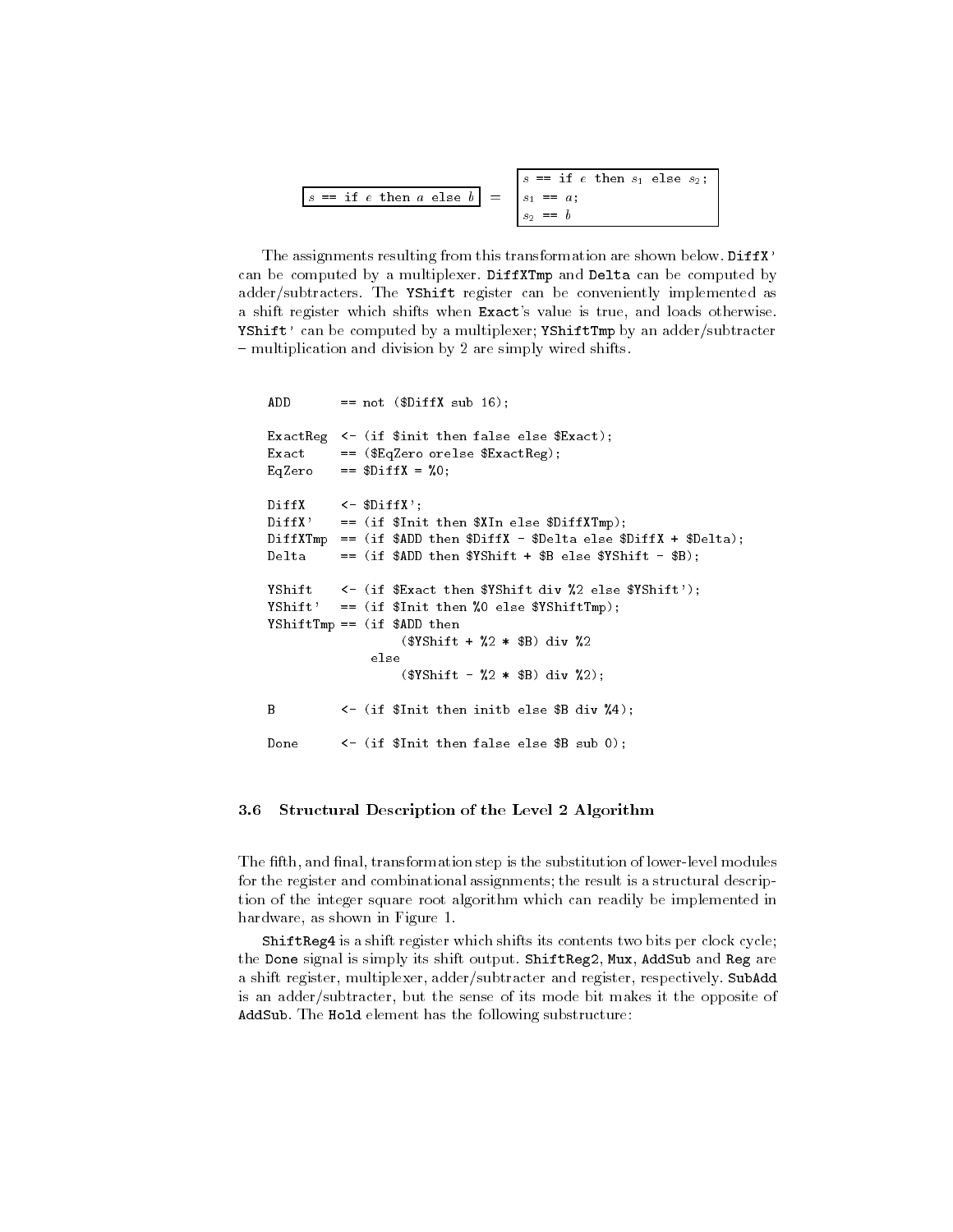```
Hold {exact=Exact, zero=EqZero, rst=Init} ||
       \{out = EqZero, inp = DiffX\} ||
IsZero
Reg {out=DiffX, inp=DiffX'} ||
Mux {out=DiffX', in0=XIn, in1=DiffXTmp, ctl=Init} ||
AddSub {sum=DiffXTmp, in0=DiffX, in1=Delta, sub=ADD} ||
Neg {out=ADD, inp=DiffX sub 16} ||
       \{out=Delta, in0=YShift, in1=B, add=ADD\}SubAdd
ShiftReg2 {out=YShift, inp=YShift', shift=Exact} ||
Mux {out=YShift', in0=signal (%0),
        in1=YShiftTmp div 2, ctl=Init}
       \{out=YShiftTmp, in0=YShift, in1=2 * B, sub=ADD\}\mathbf{1}SubAdd
ShiftReg4 {out=B, shiftout=Done, in=signal initb, shiftbar=Init}
```
Fig. 1. Structural Description

```
fun Hold {exact=exact, zero=zero, rst=rst} =
    let
        val ExactReg = signal false
    in
        RegR {out=ExactReg, inp=exact, rst=rst} ||
        Or2 {out=Exact, in0=zero, in1=ExactReg}
    end
```
There are further opportunities for performing optimization in the imple mentation of the lower level blocks. Analysis of the  $\mathcal{L}_2$  algorithm reveals that Delta is always positive, so we do not need its sign bit. This property can be used to save one bit in the AddSub used to compute Delta - only 16 bits are now required. One bit can also be saved in the implementation of SubAdd; the value of the ADD signal can be shown to be identical to a latched version of the carry output of a 16-bit SubAdd, provided the latch initially holds the value true. Figure 2 shows a block diagram of the hardware to implement the square root algorithm, which includes this optimization.

A number of other optimizations are not visible in the figure. The ShiftReg4 can be implemented by a ShiftReg2 half its width if we note that every second bit of B is always zero. The two SubAdd blocks can each be implemented with only a few AND and OR gates per bit, rather than requiring subtract/add modules, if we make use of some results concerning the contents of the B and YShift registers.

To justify these optimizations we are obliged to prove that every second bit of B is always zero:

$$
\forall i: 0 \le i < n: \neg \mathbf{B}_{2i+1}
$$

and that the corresponding bits of **B** and YShift cannot both be set:

$$
\forall i: 0 \le i < 2n \neg (\mathtt{B}_i \land \mathtt{YShift}_i)
$$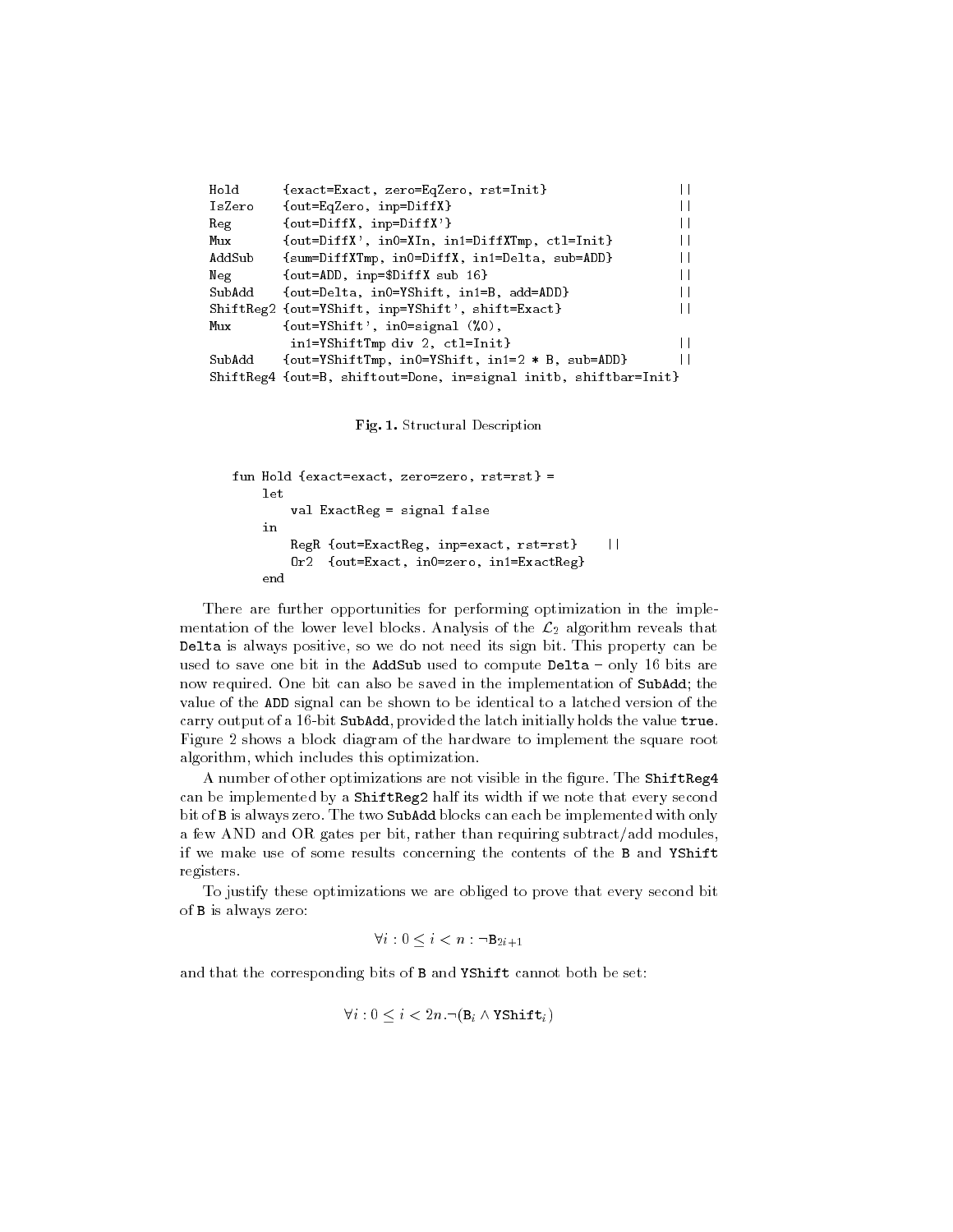

Fig. 2. Square Root Hardware

and that the corresponding bits of  $B * \%2$  and YShift cannot both be set:

$$
\forall i: 1 \le i < 2n \, \neg(\,\mathsf{B}_{i-1} \land \texttt{YShift}_i)
$$

We have produced two implementations of the square root algorithm which incorporate all these optimizations. The first was a full-custom CMOS layout fabricated by Mosis, the second used Altera programmable logic parts. In the latter case, the structural description was first translated to Altera's AHDL language and then passed through Altera's synthesis software.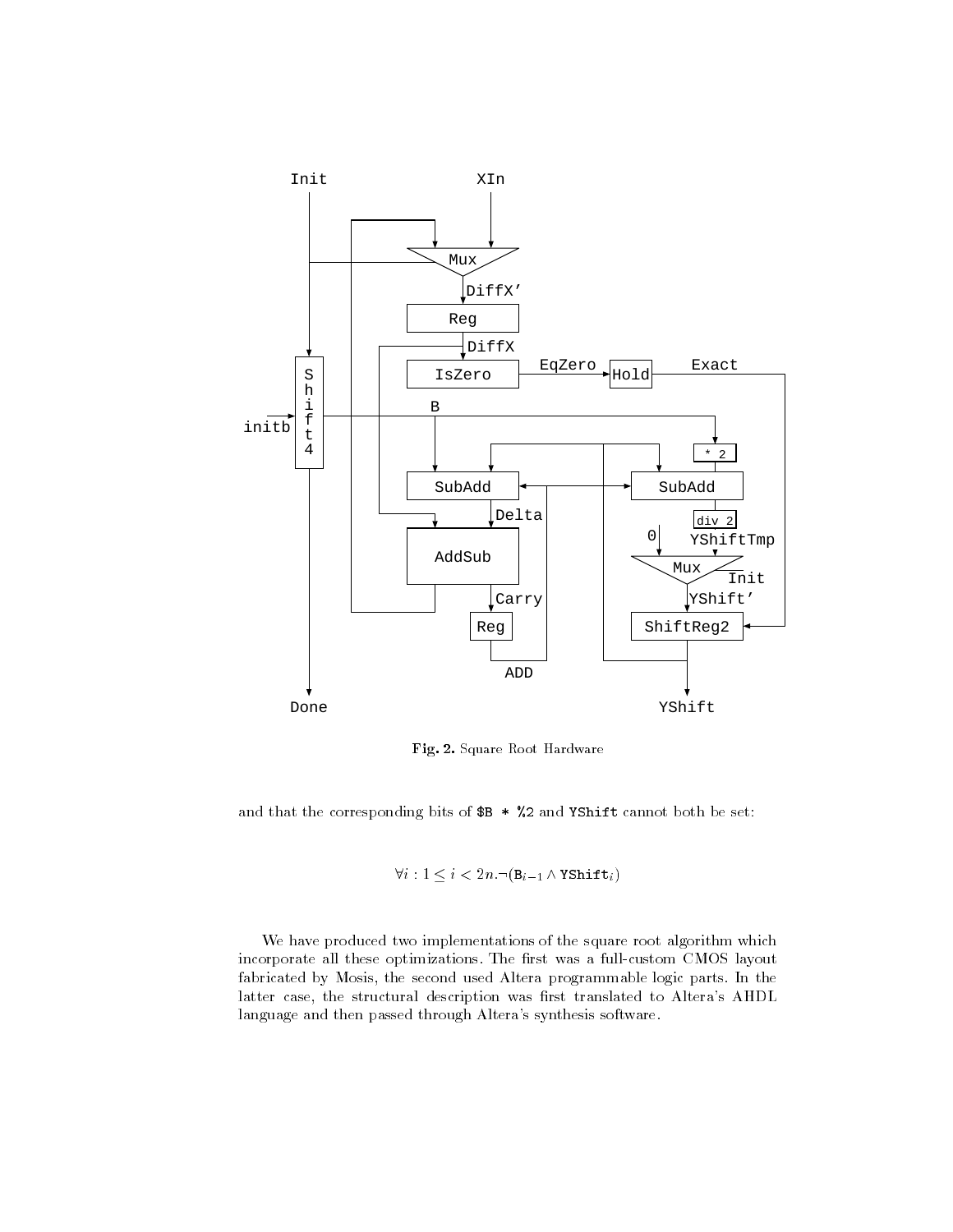#### **Discussion**  $\overline{4}$

We have described how to design and verify a subtractive, non-restoring integer square root circuit by refining an abstract algorithmic specification through several intermediate levels to yield a highly optimized hardware implementation. We have proved using Nuprl that the  $\mathcal{L}_0$  algorithm performs the square root function, and we have also used Nuprl to show how proving the first few levels of refinement ( $\mathcal{L}_0$  to  $\mathcal{L}_1$ ,  $\mathcal{L}_1$  to  $\mathcal{L}_2$ ) can be accomplished by transforming the top level proof in a way that preserves its validity.

This case study illustrates that rigorous reasoning about the high-level description of an algorithm can establish properties which are useful even for bitlevel optimization. Theorem provers provide a means of formally proving the desired properties; a transformational approach to partitioning and optimization ensures that the properties remain relevant at the structural level. Each of the steps identified in this paper can be mechanized with reasonable effort. At the bottom level, we have a library of verified hardware modules that correspond to the modules in the HML structural description [AL94].

In many cases the transformations we applied depend for their justification upon non-trivial properties of the square root algorithm: we are currently working on formally proving these obligations. Some of our other transformations are purely syntactic in nature and rely upon HML's semantics for their justication. We have not considered semantic reasoning in this paper – this is a current research topic.

The algorithm we describe computes the integer square root. The algorithm and its implementation are of general interest because most of the algorithms used in hardware implementations of floating-point square root are based on the algorithm presented here. One difference is that most floating-point implementations use a higher radix representation of operators. In the future, we will investigate incorporating higher radix floating-point operations. We believe much of the reasoning presented here will be applicable to higher radix implementations of square root as well.

Many of the techniques demonstrated in this case study are applicable to hardware verification in general. Proof development systems are especially well suited for reasoning at high levels of abstraction and for relating multiple levels of abstraction. Both of these techniques must be exploited in order to make it feasible to apply formal methods to large scale highly optimized hardware systems. Top level specifications must be concise and intuitively capture the designers' natural notions of correctness (for example, arithmetic operations on unbounded integers), while the low level implementation must be easy to relate to the final implementation (for example, operations on bit-vectors). By applying a transformational style of verication as a design progresses from an abstract algorithm to a concrete implementation, theorem proving based verification can be integrated into existing design practices.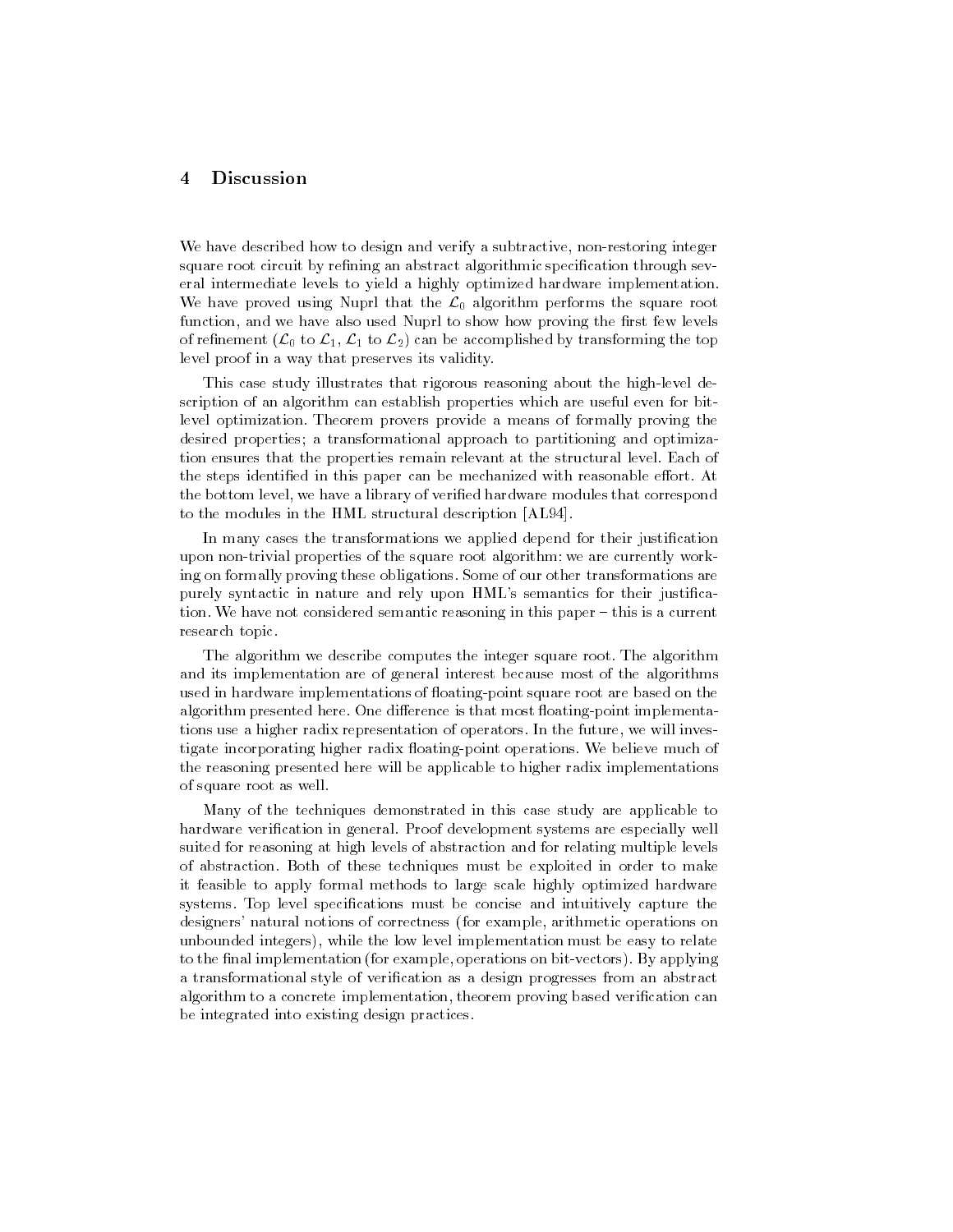# Acknowledgements

This research is supported in part by the National Science Foundation under contracts CCR-9257280 and CCR-9058180 and by donations from Altera Corporation. John O'Leary is supported byaFellowship from Bell-Northern Research Ltd. Miriam Leeser is supported in part by an NSF Young Investigator Award. Jason Hickey is an employee of Bellcore. Mark Aagaard is supported by a Fellowship from Digital Equipment Corporation. We would like to thank Peter Soderquist for his help in understanding the algorithm and its implementations, Mark Hayden for his work on the proof of the algorithm, Shee Huat Chow and Ser Yen Lee for implementing the VLSI version of this chip, and Michael Bertone and Johanna deGroot for the Altera implementation.

# References

- [AL94] Mark D. Aagaard and Miriam E. Leeser. A methodology for reusable hardware proofs. Formal Methods in System Design, 1994. To appear.
- [BJP93] Bhaskar Bose, Steve D. Johnson, and Shyamsundar Pullela. Integrating Boolean verification with formal derivation. In David Agnew, Luc Claesen, and Raul Camposano, editors, Computer Hardware Description Languages and their Applications, IFIP Transactions A-32. Elsevier, North-Holland, 1993.
- [BV85] J. Bannur and A. Varma. A VLSI implementation of a square root algorithm. In IEEE Symp. on Comp. Arithmetic, pages  $159-165$ . IEEE Comp. Soc. Press, Washington D.C., 1985.
- [CGM86] Alberto Camilleri, Mike Gordon, and Tom Melham. Hardware verification using higher-order logic. In D. Borrione, editor, From HDL Descriptions to Guaranteed Correct Circuit Designs. Elsevier, September 1986.
- [Flo63] Ivan Flores. The Logic of Computer Arithmetic. Prentice Hall, Englewood Cliffs, NJ, 1963.
- [Lee92] Miriam E. Leeser. Using Nuprl for the verication and synthesis of hard ware. In C. A. R. Hoare and M. J. C. Gordon, editors, Mechanized Reasoning and Hardware Design. Prentice-Hall International Series on Computer Science. 1992. Science, 1992. In the second control of the second control of the second control of the second control of the
- [NS88] Paliath Narendran and Jonathan Stillman. Formal verification of the sobel image processing chip. In  $DAC$ , pages 211-217. IEEE Comp. Soc. Press, Washington D.C., 1988.
- [OLLA92] John O'Leary, Mark Linderman, Miriam Leeser, and Mark Aagaard. HML: A hardware description language based on Standard ML. Technical Report EE-CEG-92-7, Cornell School of Electrical Engineering, October 1992.
- [OLLA93] John O'Leary, Mark Linderman, Miriam Leeser, and Mark Aagaard. HML: A hardware description language based on SML. In David Agnew, Luc Claesen, and Raul Camposano, editors, Computer Hardware Description Languages and their Applications, IFIP Transactions A-32. Elsevier, North-Holland, 1993.
- [VCH94] D. Verkest, L. Claesen, and H. De Man A proof of the nonrestoring division algorithm and its implementation on an ALU. Formal Methods in System Design,  $4(1):5-31$ , January 1994.